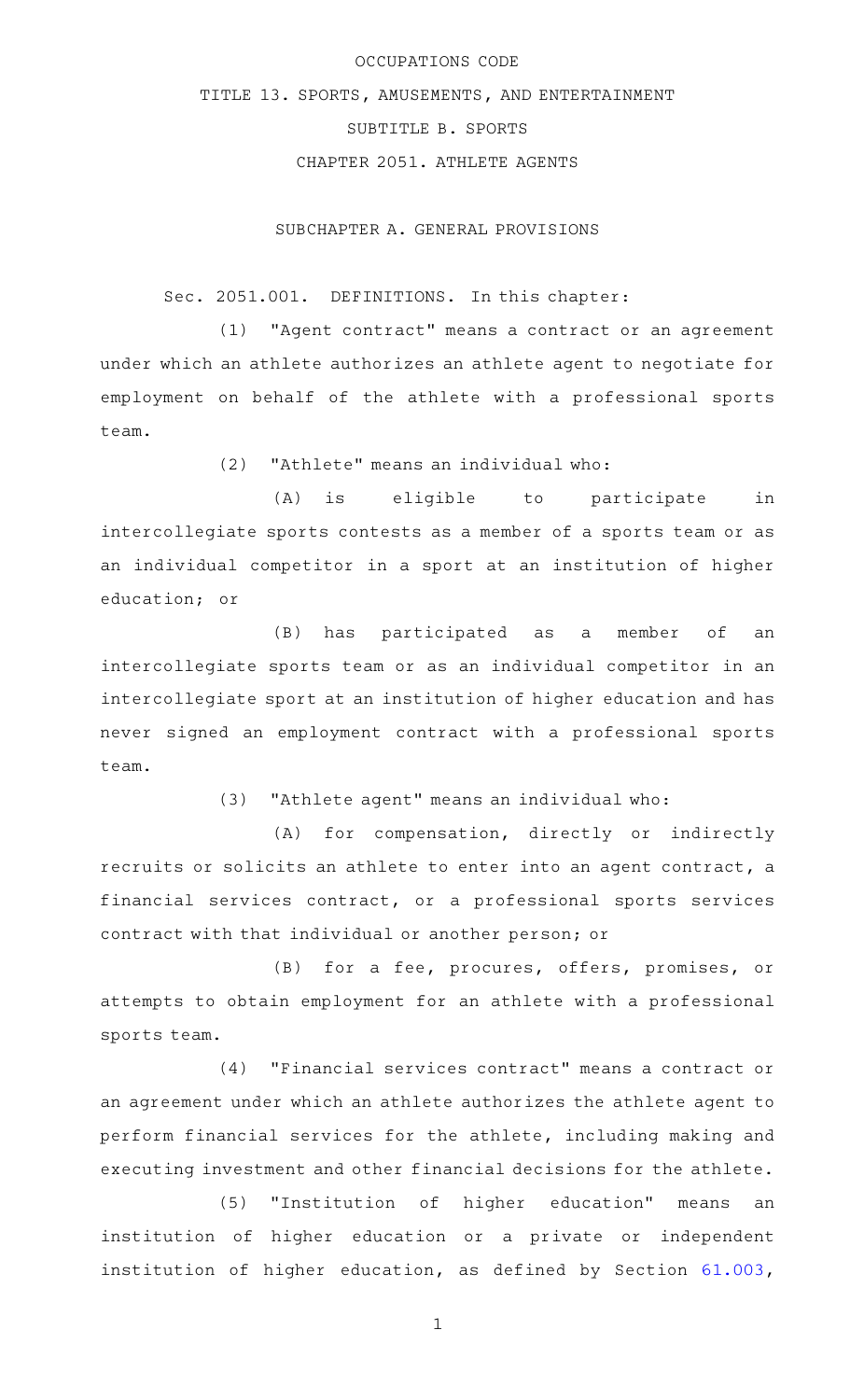Education Code, that is a member of a national association for the promotion and regulation of intercollegiate athletics.

(5-a) "National professional sports association" means an organization that licenses or certifies athlete agents to represent athletes in a particular professional sport. The term includes the National Football League Players Association, National Basketball Players Association, Major League Baseball Players Association, National Hockey League Players' Association, and United States Soccer Federation.

(6) "Schedule of fees" includes the fees and percentages charged by an athlete agent for professional services performed for an athlete.

Acts 1999, 76th Leg., ch. 388, Sec. 1, eff. Sept. 1, 1999. Amended by Acts 2003, 78th Leg., ch. 821, Sec. 1, eff. Sept. 1, 2003. Amended by:

Acts 2011, 82nd Leg., R.S., Ch. 741 (H.B. [1123](http://www.legis.state.tx.us/tlodocs/82R/billtext/html/HB01123F.HTM)), Sec. 1, eff. September 1, 2011.

Sec. 2051.002. PARTICIPATION IN INTERCOLLEGIATE SPORTS CONTESTS. An athlete is not eligible to participate in intercollegiate sports contests if the athlete:

(1) declares that the athlete is eligible for recruitment by a professional sports team; or

(2) has concluded, in the athlete's final year of eligibility, the athlete's final intercollegiate sports contest, as determined by the governing body of the national association for the promotion and regulation of intercollegiate athletics of which the athlete 's institution of higher education is a member. Acts 1999, 76th Leg., ch. 388, Sec. 1, eff. Sept. 1, 1999. Amended by Acts 2003, 78th Leg., ch. 821, Sec. 2, eff. Sept. 1, 2003.

Sec. 2051.003. EFFECT OF PERSONAL SERVICE CONTRACT. In this chapter, a personal service contract between an athlete and the owner or prospective owner of a professional sports team in which the athlete agrees to perform future athletic services constitutes employment with a professional sports team. Acts 1999, 76th Leg., ch. 388, Sec. 1, eff. Sept. 1, 1999.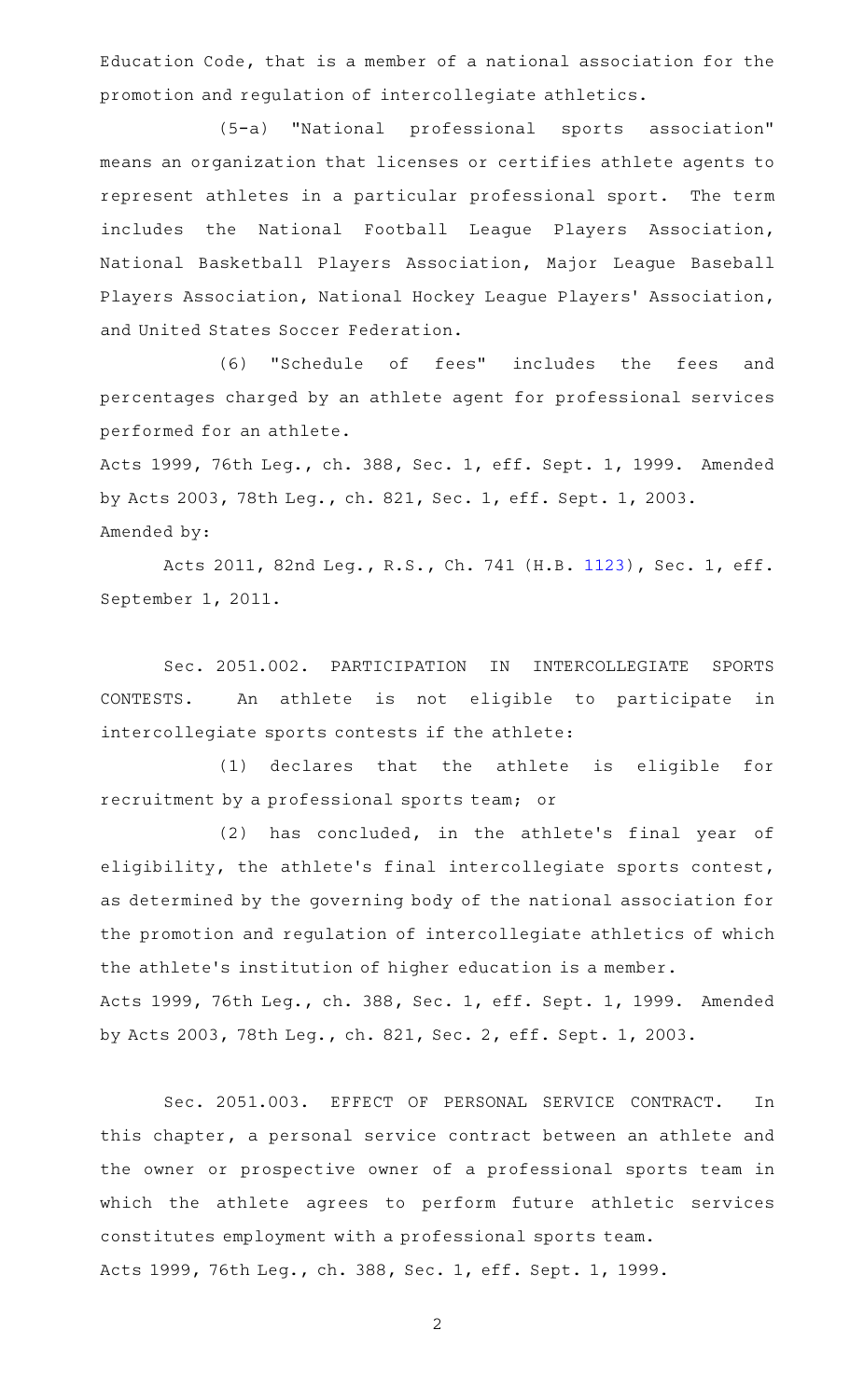Sec. 2051.004. ATHLETE AGENT CONTACT. (a) An athlete agent may contact an athlete only as provided by this chapter.

(b) Except as provided by Subsection  $(c)$ , an athlete agent may contact a person who declares that the person is eligible for recruitment by a professional sports team.

(c) If a person eligible for recruitment by a professional sports team later becomes eligible to participate in intercollegiate sports, an athlete agent may contact the person only as provided by this chapter.

Acts 1999, 76th Leg., ch. 388, Sec. 1, eff. Sept. 1, 1999.

Sec. 2051.005. CERTAIN PROFESSIONAL SERVICES EXEMPT. This chapter does not apply to a person who directly or indirectly recruits or solicits an athlete to enter into a contract with the person in which, for compensation, the person performs financial services for the athlete if:

(1) the person is licensed or registered by the state as:

(A) a dealer, agent, investment adviser, or investment adviser representative;

- (B) a real estate broker or salesperson;
- (C) an insurance agent; or
- (D) another professional;

(2) the financial services performed by the person are of a type that are customarily performed by a person licensed in that profession; and

(3) the person does not:

(A) recruit or solicit the athlete to enter into an agent contract or a professional services contract on behalf of the person, an affiliate, a related entity, or a third party; or

(B) procure, offer, promise, or attempt to obtain for the athlete employment with a professional sports team. Acts 1999, 76th Leg., ch. 388, Sec. 1, eff. Sept. 1, 1999. Amended by Acts 2001, 77th Leg., ch. 1091, Sec. 4.04, eff. Sept. 1, 2001.

Sec. 2051.006. UNIFORMITY OF APPLICATION AND CONSTRUCTION.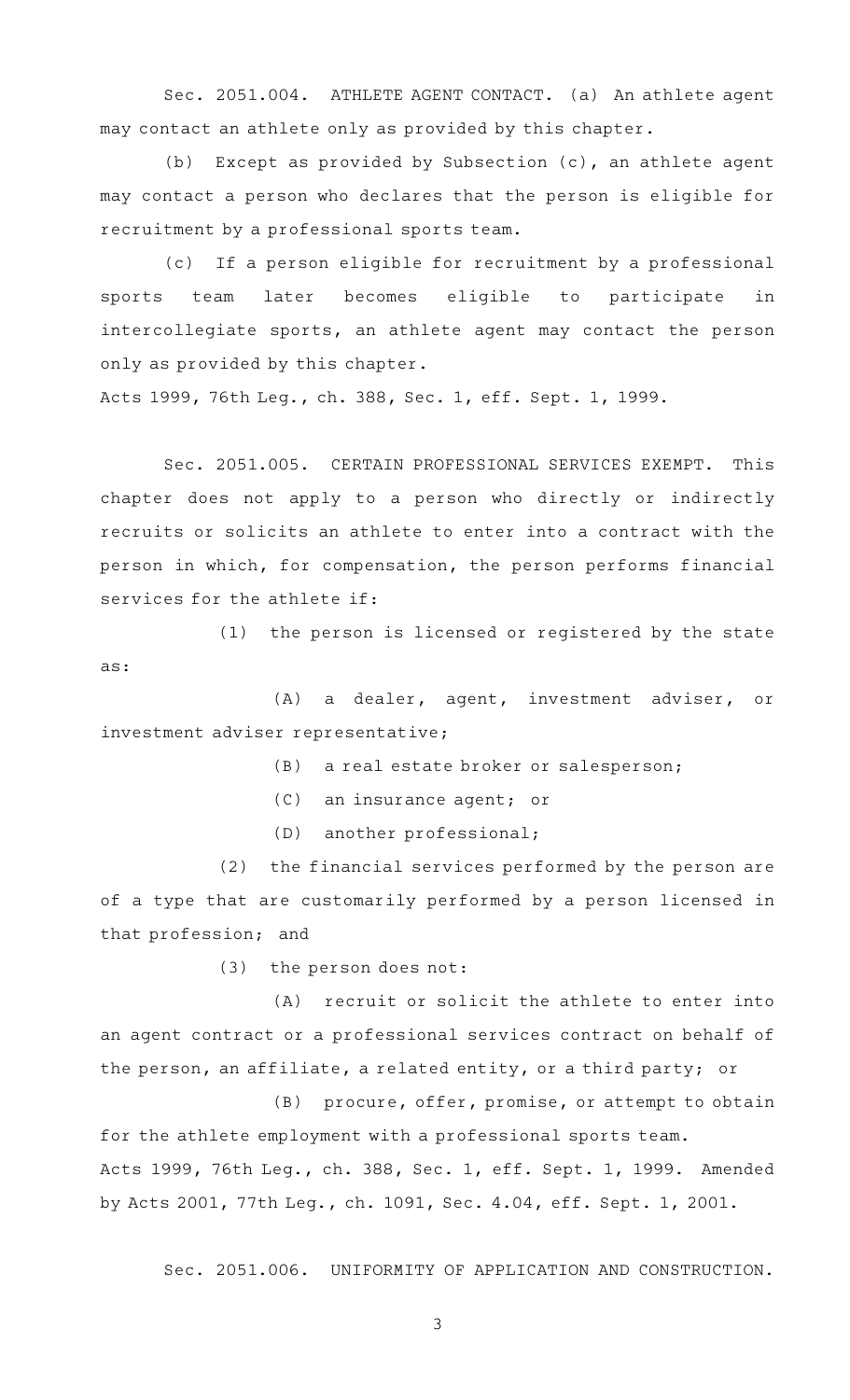In applying this chapter, consideration must be given to the need to promote uniformity of the law among states that have enacted similar laws.

Added by Acts 2003, 78th Leg., ch. 821, Sec. 3, eff. Sept. 1, 2003.

SUBCHAPTER B. POWERS AND DUTIES OF SECRETARY OF STATE

Sec. 2051.051. ADMINISTRATION OF CHAPTER. (a) The secretary of state shall:

 $(1)$  actively enforce this chapter;

(2) set reasonable and necessary fees for the administration of this chapter; and

(3) conduct investigations necessary to ensure compliance with this chapter.

(b) The secretary may adopt rules necessary to administer this chapter.

(c) Fees shall be set in an amount to cover the costs of administering this chapter.

Acts 1999, 76th Leg., ch. 388, Sec. 1, eff. Sept. 1, 1999.

Sec. 2051.052. PUBLICATION OF COMPLIANCE RESPONSIBILITIES. (a) The secretary of state shall publish on the secretary of state's Internet website information that prescribes the compliance responsibilities of an institution of higher education under this chapter.

(b) The secretary shall notify the athletic director or other appropriate official of each institution of higher education of any change to the compliance responsibilities of the institution under this chapter.

(c) The secretary shall, as necessary, update the compliance responsibilities materials. Acts 1999, 76th Leg., ch. 388, Sec. 1, eff. Sept. 1, 1999. Amended by:

Acts 2011, 82nd Leg., R.S., Ch. 741 (H.B. [1123](http://www.legis.state.tx.us/tlodocs/82R/billtext/html/HB01123F.HTM)), Sec. 2, eff. September 1, 2011.

## SUBCHAPTER C. REGISTRATION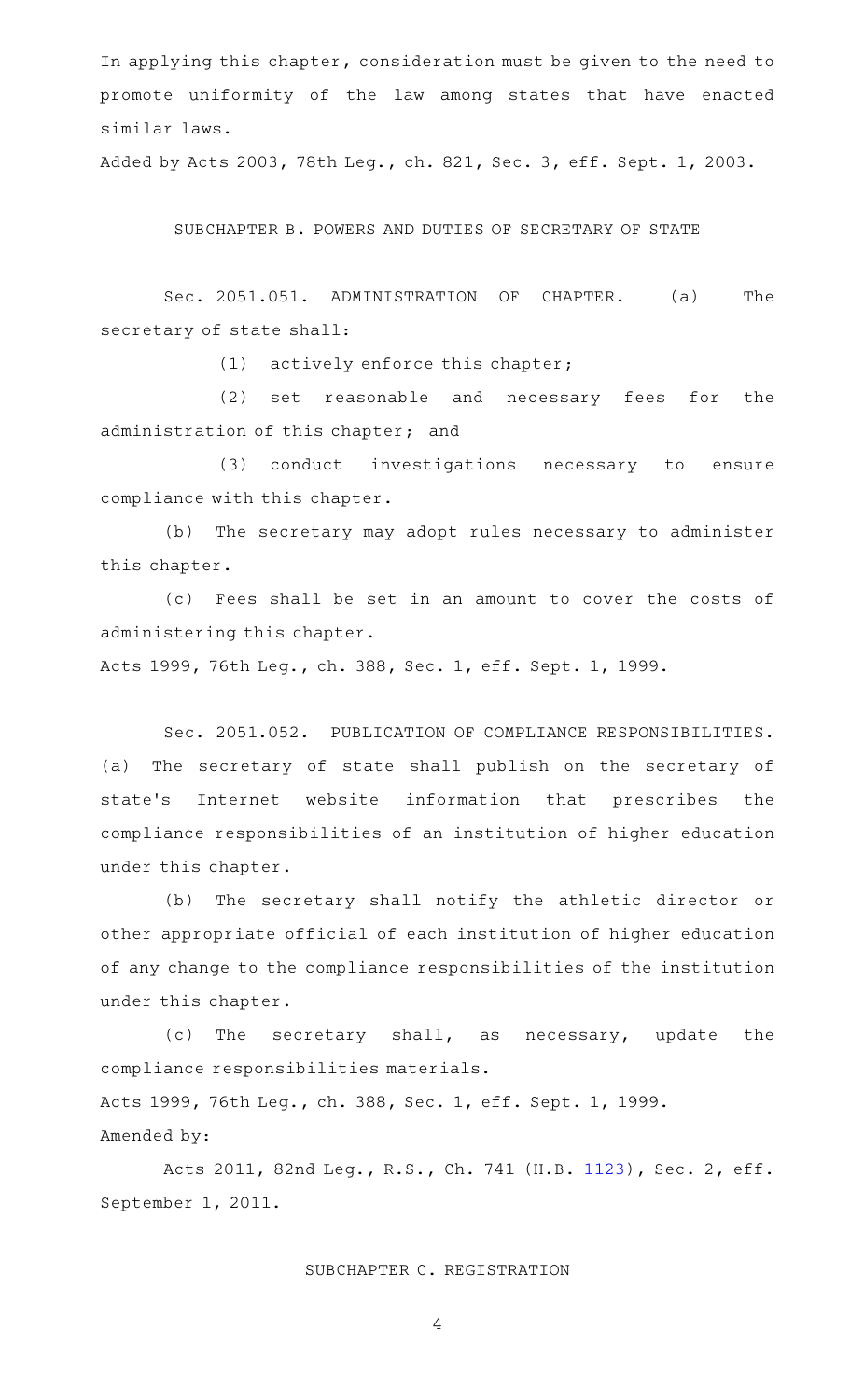Sec. 2051.101. REGISTRATION REQUIRED. (a) Except as provided by Subsection (b), an individual may not act as an athlete agent in this state or represent that the individual is an athlete agent in this state unless the individual holds a certificate of registration under this chapter as:

(1) a professional athlete agent; or

(2) a limited athlete agent.

 $(a-1)$  An individual may not register as a professional athlete agent under this chapter unless the individual is certified as an agent by a national professional sports association.

 $(a-2)$  An individual who is not certified as an agent by a national professional sports association may register only as a limited athlete agent. A limited athlete agent may only represent an athlete in a sport that does not have a national professional sports association.

(b) Before the issuance of a certificate of registration under this chapter, an individual may act as an athlete agent in this state for all purposes except signing an agent contract, if:

 $(1)$  an athlete or a person acting on behalf of the athlete initiates communication with the individual; and

(2) within seven days after the date of the initial act as an athlete agent, the individual submits an application for registration under this chapter.

An agent contract negotiated by an unregistered athlete agent is void.

(d) An agent contract with an athlete in a sport for which there is a national professional sports association is void if the contract is negotiated by an athlete agent holding a limited certificate of registration.

(e) A person who is not an individual may not register as an athlete agent in this state.

Acts 1999, 76th Leg., ch. 388, Sec. 1, eff. Sept. 1, 1999. Amended by Acts 2003, 78th Leg., ch. 821, Sec. 4, eff. Sept. 1, 2003. Amended by:

Acts 2011, 82nd Leg., R.S., Ch. 741 (H.B. [1123](http://www.legis.state.tx.us/tlodocs/82R/billtext/html/HB01123F.HTM)), Sec. 3, eff. September 1, 2011.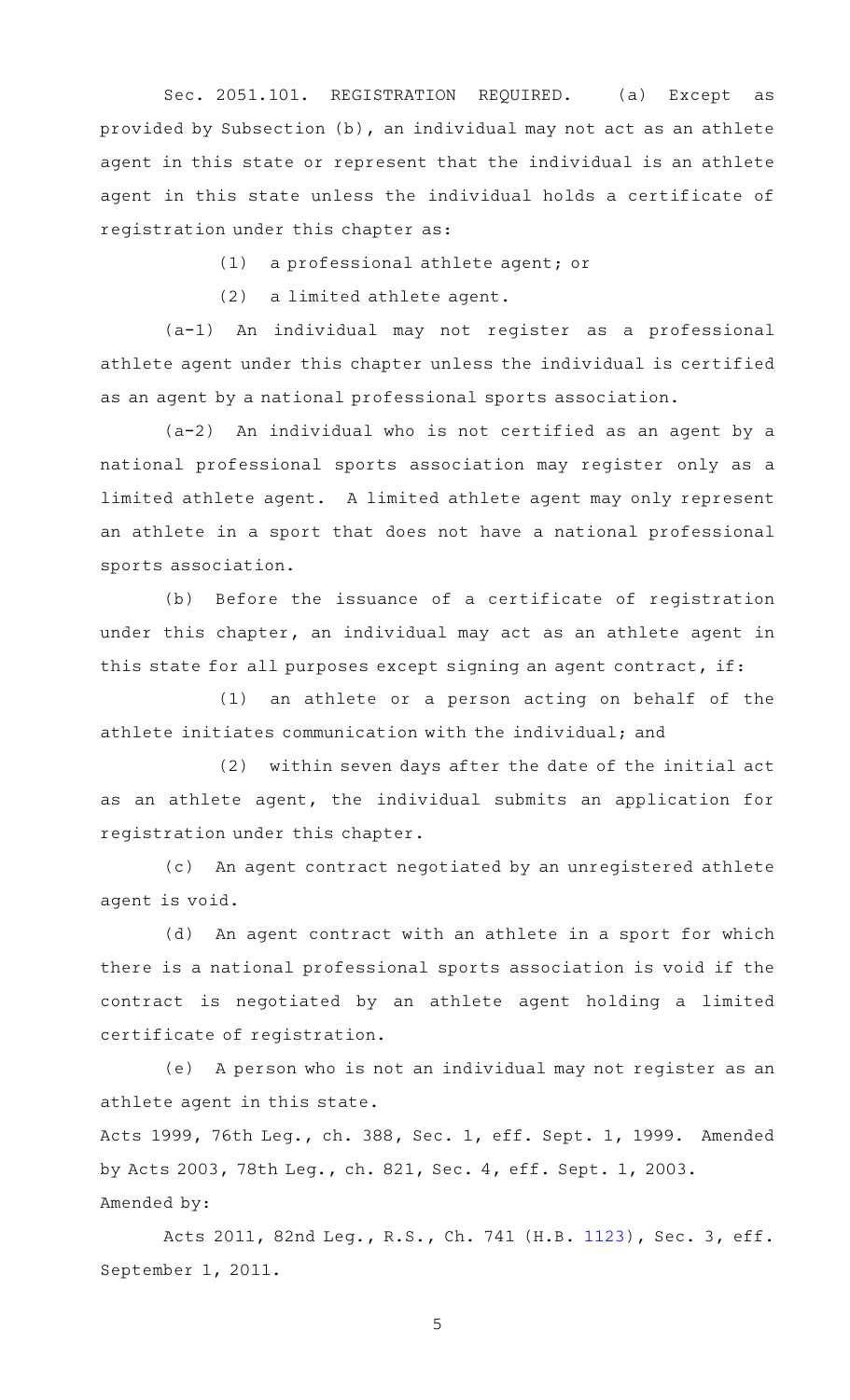Sec. 2051.102. APPLICATION REQUIREMENTS. (a) Except as provided by Subsection (e), an applicant for registration as an athlete agent must apply on a form prescribed by the secretary of state.

(b) An applicant must provide information required by the secretary of state, including:

 $(1)$  the applicant's:

 $(A)$  name;

 $(B)$  principal business address;

(C) business or occupation for the five years immediately preceding the date of application; and

(D) formal training, practical experience, and educational background relating to the applicant 's professional activities as an athlete agent;

(2) the name, sport, and last known team for each person the applicant represented as an athlete agent during the five years immediately preceding the date of application;

(3) whether the applicant or a person described by Subdivision (5) has been subject to any of the following:

 $(A)$  a conviction of a crime that in this state is a Class A or Class B misdemeanor, a felony, or a crime of moral turpitude;

(B) an administrative or a judicial determination finding the applicant or other person made a false, misleading, deceptive, or fraudulent representation;

(C) a sanction or suspension related to occupational or professional conduct;

(D) a denial of an application for a certificate of registration or license as an athlete agent; or

(E) a denial, revocation, or suspension of a certificate of registration or license as an athlete agent;

(4) whether the applicant or a person described by Subdivision (5) has engaged in conduct resulting in the imposition on an athlete or educational institution of a sanction, suspension, or declaration of ineligibility to participate in an interscholastic or intercollegiate athletic event;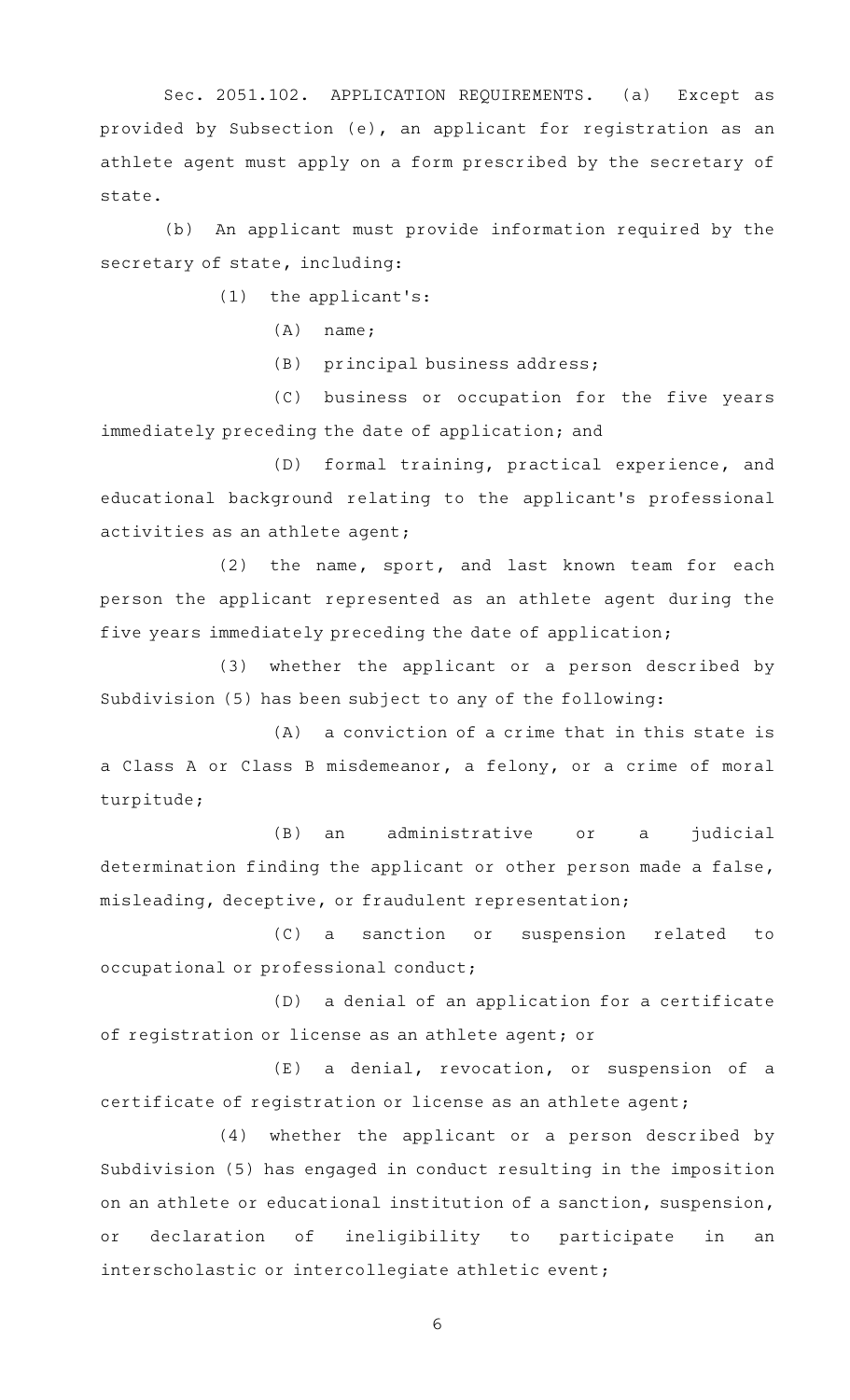(5) except as provided by Subsection  $(d)$ , the name and address of each person, except a bona fide employee on salary, who is financially interested as a partner, associate, or profit sharer in the applicant 's business; and

(6) the name and address of each national professional sports association that has certified the applicant as an agent.

(c) An application shall include the names and addresses of three professional references.

(d) If an applicant is a member of the State Bar of Texas, the application information required under Subsection (b)(5) must include the name and address of each person who is involved in the activities of the athlete agent. This subsection does not require an applicant to state the name and address of a member of a law firm or professional corporation who is not involved in the business of the athlete agent.

(e) An individual seeking certification as an athlete agent under this chapter who holds a certificate of registration or license as an athlete agent in another state may submit a copy of the previous application and certificate or license instead of submitting the application required by this section. The secretary of state shall accept the application and the certificate or license from the other state as an application for registration in this state if the application to the other state:

(1) was submitted to the other state not earlier than the 180th day before the date the application is submitted in this state and the applicant certifies that the information contained in the application is current;

(2) contains information substantially similar to or more comprehensive than the information required by this section; and

(3) was signed by the applicant under penalty of perjury.

Acts 1999, 76th Leg., ch. 388, Sec. 1, eff. Sept. 1, 1999. Amended by Acts 2003, 78th Leg., ch. 821, Sec. 5, eff. Sept. 1, 2003. Amended by:

Acts 2011, 82nd Leg., R.S., Ch. 741 (H.B. [1123](http://www.legis.state.tx.us/tlodocs/82R/billtext/html/HB01123F.HTM)), Sec. 4, eff. September 1, 2011.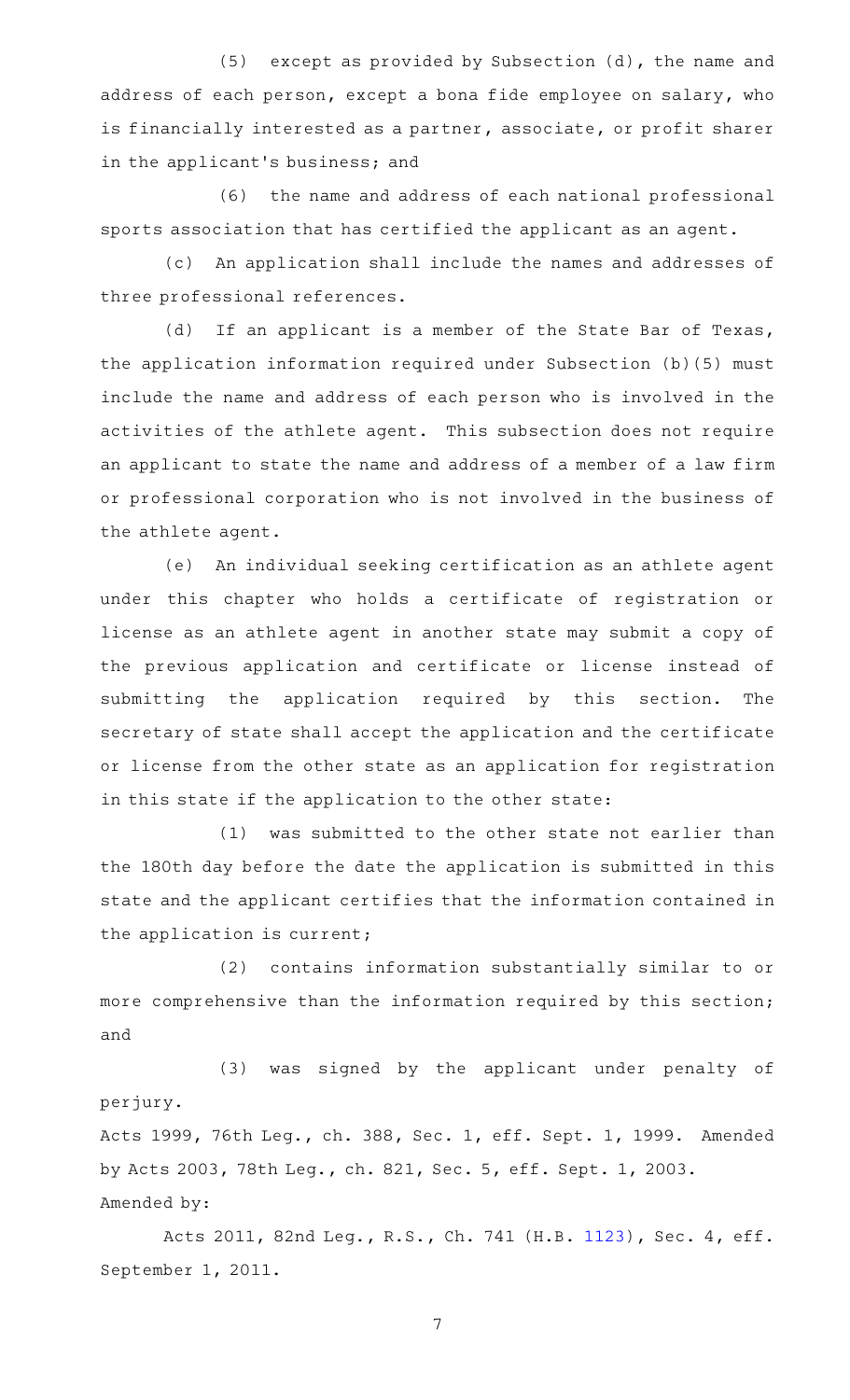Sec. 2051.105. DENIAL OF APPLICATION. (a) The secretary of state shall deny an application for registration if the applicant has been convicted of:

 $(1)$  a felony; or

(2) a misdemeanor involving moral turpitude.

(b) The secretary of state may deny an application for registration if the secretary of state determines the applicant has engaged in conduct that has a significant adverse effect on the applicant 's fitness to act as an athlete agent. In making the determination, the secretary of state may consider whether the applicant has:

(1) made a materially false, misleading, deceptive, or fraudulent representation in the application or as an athlete agent;

(2) engaged in conduct that would disqualify the applicant from serving in a fiduciary capacity;

(3) engaged in conduct prohibited by Section  $2051.351$ ;

(4) had a registration or licensure as an athlete agent denied, suspended, or revoked;

(5) been denied renewal of registration or licensure as an athlete agent in any state;

(6) engaged in conduct that resulted in the imposition on an athlete or educational institution of a sanction, suspension, or declaration of ineligibility to participate in an interscholastic or intercollegiate athletic event; or

(7) engaged in conduct that adversely reflects on the applicant 's credibility, honesty, or integrity.

(c) In making a determination under Subsection (b), the secretary of state shall consider:

 $(1)$  how recently the conduct occurred;

 $(2)$  the nature of the conduct and the context in which it occurred; and

(3) any other relevant conduct of the applicant.

(d) Judicial review of a denial of an application for registration under Subsection (a) or (b) is by trial de novo and is subject to Section [2001.173](http://www.statutes.legis.state.tx.us/GetStatute.aspx?Code=GV&Value=2001.173), Government Code.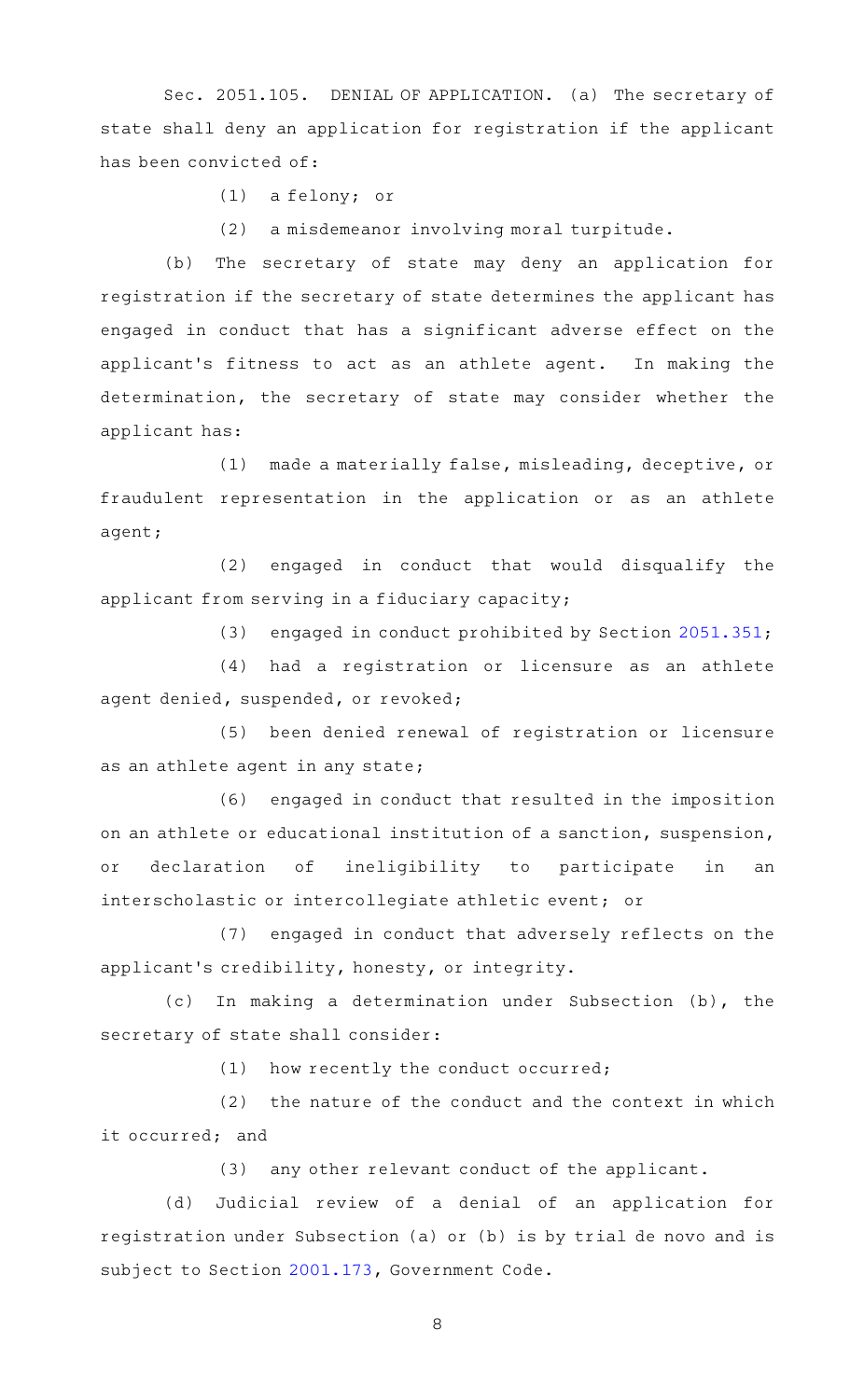Acts 1999, 76th Leg., ch. 388, Sec. 1, eff. Sept. 1, 1999. Amended by Acts 2003, 78th Leg., ch. 821, Sec. 6, eff. Sept. 1, 2003.

Sec. 2051.106. TEMPORARY OR PROVISIONAL REGISTRATION. The secretary of state may issue a temporary or provisional certificate of registration that is valid for not more than 90 days to an applicant for registration or renewal of registration if the applicant 's application has been made and the registration process has not been completed.

Acts 1999, 76th Leg., ch. 388, Sec. 1, eff. Sept. 1, 1999.

Sec. 2051.107. REGISTRATION DURATION; EXPIRATION. (a) Except as provided by Subsection (b), a certificate of registration issued under this chapter is valid for a period of not more than one year from the date of issuance.

(b) The secretary of state, by rule, may adopt a system under which certificates of registration expire on various dates during the year.

Acts 1999, 76th Leg., ch. 388, Sec. 1, eff. Sept. 1, 1999.

Sec. 2051.108. REGISTRATION RENEWAL. (a) Except as provided by Subsection (e), an applicant for renewal of registration must apply on a form prescribed by the secretary of state.

(b) A renewal application must include:

 $(1)$  the name, address, and telephone number of each athlete for whom the athlete agent is performing professional services for compensation on the date of the renewal application;

(2) the name, address, and telephone number of each athlete for whom the athlete agent has performed professional services for compensation during the three years immediately preceding the date of the renewal application but for whom the athlete agent is not performing professional services on the date of the renewal application;

(3) the name and address of each national professional sports association by which the athlete agent is currently certified; and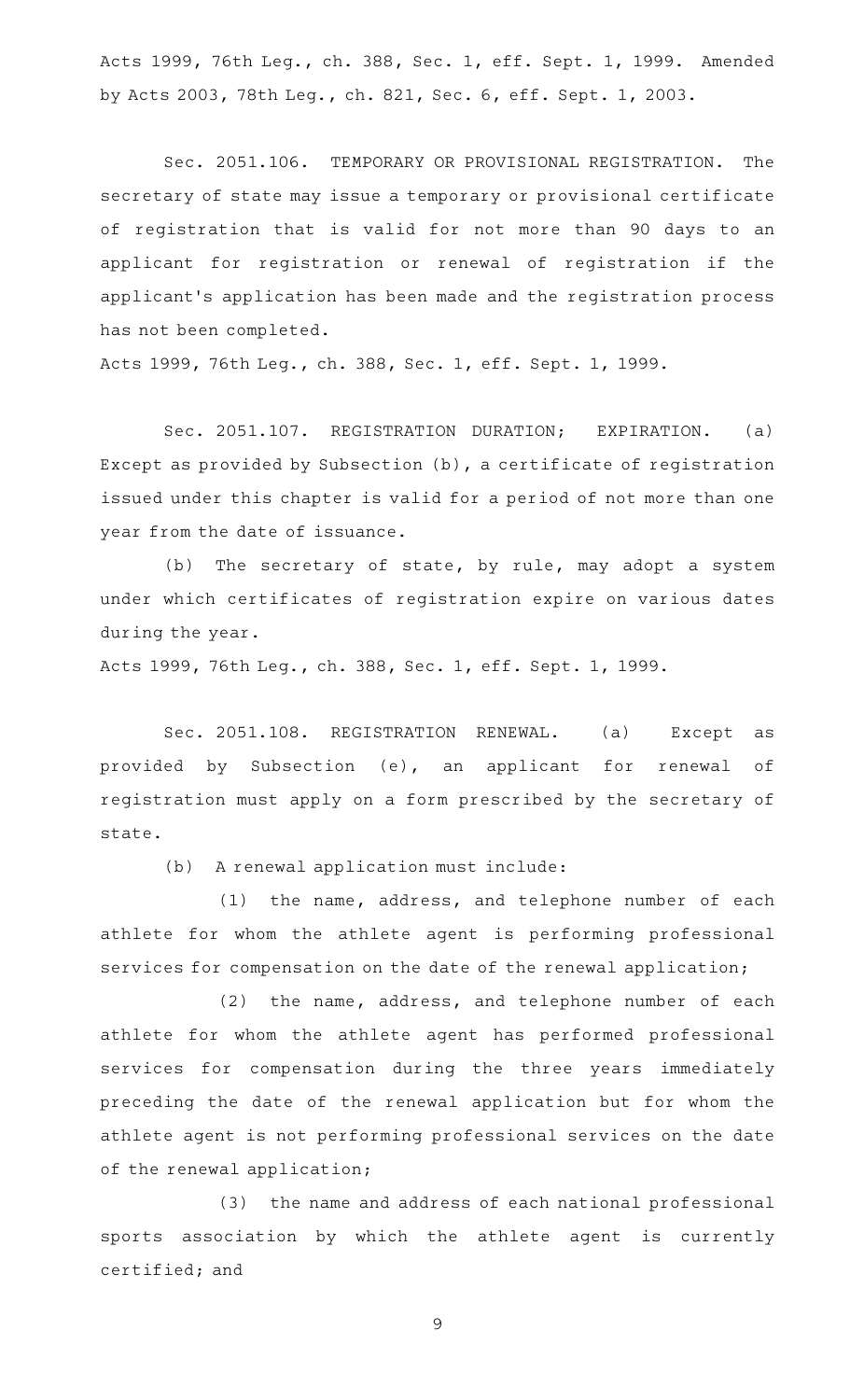(4) any other information prescribed by the secretary of state.

(c)AAA renewal application under this section must be accompanied by an appropriate renewal fee.

(d) If a certificate of registration expires earlier than the anniversary of the date of issuance, the renewal fee that must accompany a renewal application under this section shall be prorated according to the number of months that the registration is valid.

(e) An individual who has submitted an application for renewal of registration or licensure as an athlete agent in another state may submit a copy of the application and certificate of registration or license from the other state instead of submitting the application required by this section. The secretary of state shall accept the application for renewal from the other state as an application for renewal under this section if the application to the other state:

(1) was submitted to the other state not earlier than the 180th day before the date the renewal application is submitted in this state and the applicant certifies that the information contained in the application is current;

(2) contains information substantially similar to or more comprehensive than the information required by this section; and

(3) was signed by the applicant under penalty of perjury. Acts 1999, 76th Leg., ch. 388, Sec. 1, eff. Sept. 1, 1999. Amended by Acts 2003, 78th Leg., ch. 821, Sec. 7, eff. Sept. 1, 2003. Amended by:

Acts 2011, 82nd Leg., R.S., Ch. 741 (H.B. [1123](http://www.legis.state.tx.us/tlodocs/82R/billtext/html/HB01123F.HTM)), Sec. 5, eff. September 1, 2011.

Sec. 2051.109. CONTINUING NOTIFICATION REQUIREMENT. (a) A registered athlete agent shall notify the secretary of state in writing of the athlete agent 's:

(1) conviction of a crime that in this state is an offense other than a Class C misdemeanor; or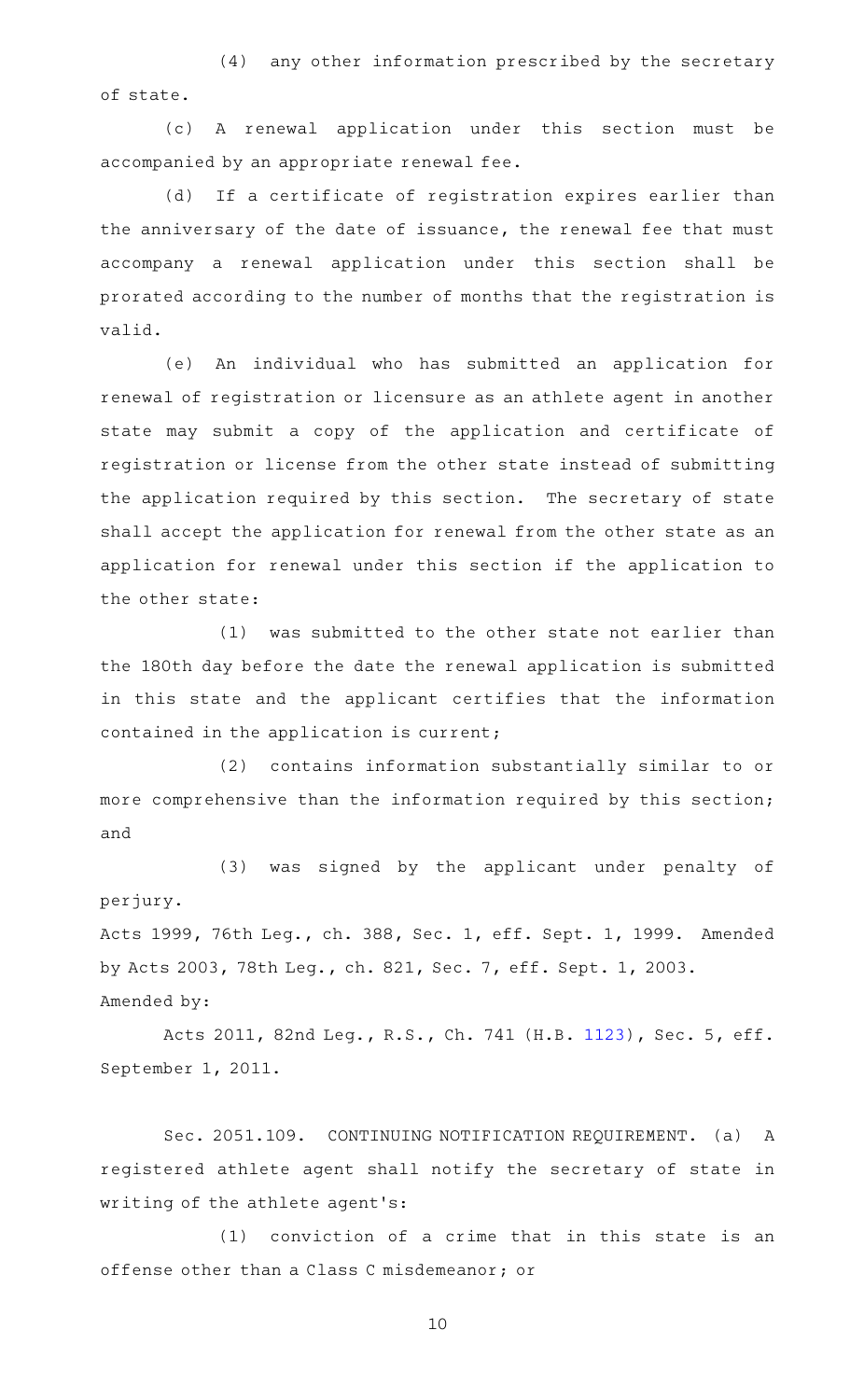(2) decertification as an agent by a national professional sports association that has become final by the conclusion of the appeal process provided by the association.

(b) The athlete agent shall notify the secretary of state as required under this section not later than 30 days after the date of conviction or the date that the decertification becomes final. Added by Acts 2011, 82nd Leg., R.S., Ch. 741 (H.B. [1123](http://www.legis.state.tx.us/tlodocs/82R/billtext/html/HB01123F.HTM)), Sec. 6, eff. September 1, 2011.

Sec. 2051.110. EFFECT OF DECERTIFICATION BY PROFESSIONAL ASSOCIATION. The secretary of state shall revoke the certificate of registration of an athlete agent decertified by a national professional sports association.

Added by Acts 2011, 82nd Leg., R.S., Ch. 741 (H.B. [1123](http://www.legis.state.tx.us/tlodocs/82R/billtext/html/HB01123F.HTM)), Sec. 6, eff. September 1, 2011.

## SUBCHAPTER D. ATHLETE AGENT BOND

Sec. 2051.151. BOND DEPOSIT. (a) An athlete agent shall, before contacting an athlete or entering into an agent contract with an athlete in this state, deposit with the secretary of state a surety bond, in the amount of \$50,000, payable to the state and conditioned on:

(1) the athlete agent complying with this chapter;

(2) the payment of any administrative penalty assessed under Subchapter J; and

(3) the payment of any damages awarded to an institution of higher education or an athlete as a result of the athlete agent offering or providing a thing of value to an athlete or a family member of the athlete.

 $(a-1)$  An athlete agent shall, before entering into a financial services contract with an athlete, deposit with the secretary of state a surety bond, in the amount of \$100,000, payable to the state and conditioned on:

(1) the athlete agent complying with this chapter;

(2) the payment of money owed to an individual or group of individuals when the athlete agent or the athlete agent 's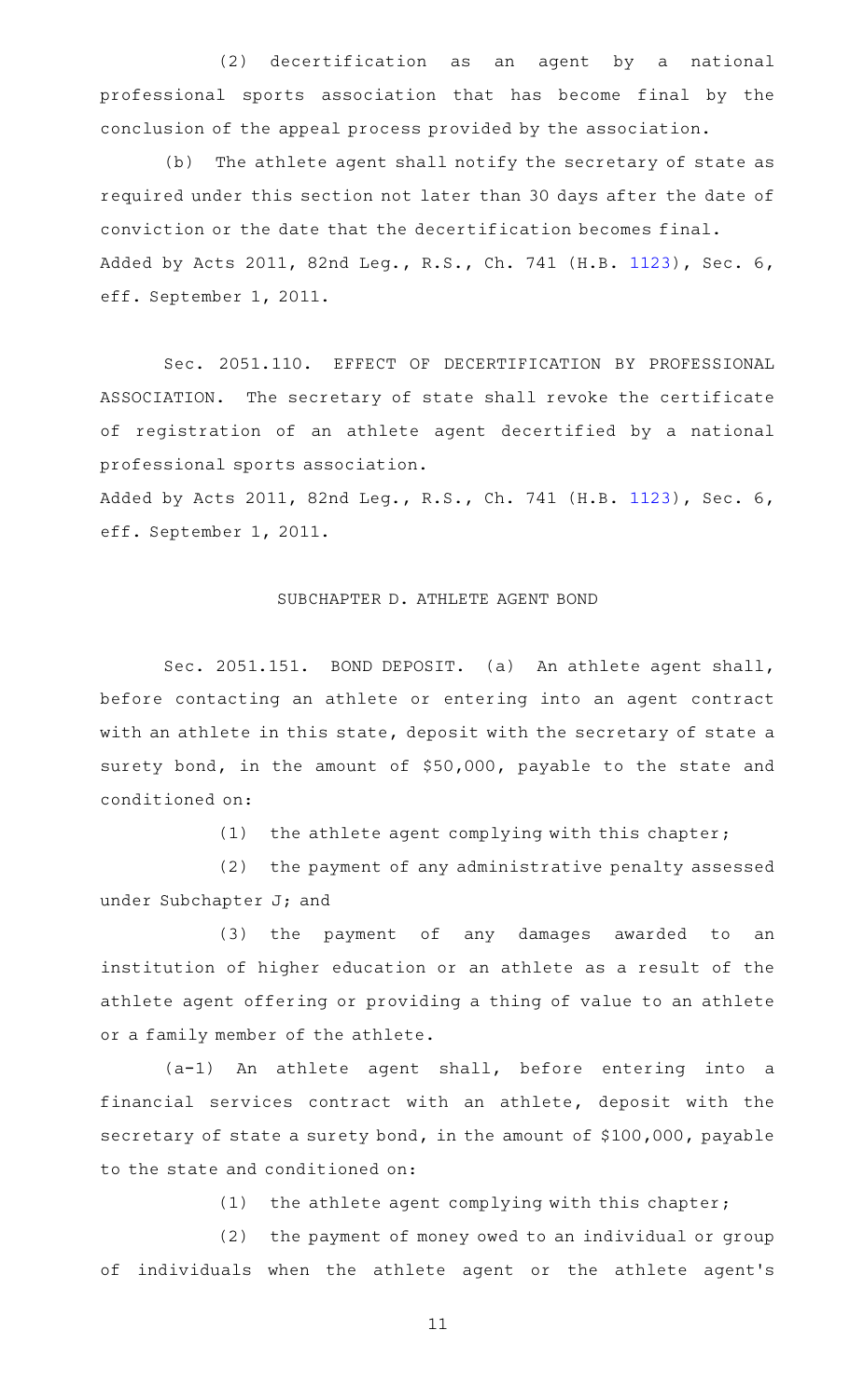representative or agent receives the money; and

(3) the payment of damages to an athlete caused by the intentional misrepresentation, fraud, deceit, or unlawful or negligent act or omission of the athlete agent or of the athlete agent 's representative or employee while acting within the scope of the financial services contract.

(b) An athlete agent shall maintain a bond deposited under Subsection (a) or (a-1) for not less than two years after the later of:

(1) the date that the athlete agent ceases to provide financial services to an athlete; or

(2) the date that the athlete agent's certificate of registration expires or is revoked.

(c) This section does not limit the amount of damages recoverable in a suit filed against an athlete agent to the amount of the bond.

Acts 1999, 76th Leg., ch. 388, Sec. 1, eff. Sept. 1, 1999. Amended by:

Acts 2011, 82nd Leg., R.S., Ch. 741 (H.B. [1123](http://www.legis.state.tx.us/tlodocs/82R/billtext/html/HB01123F.HTM)), Sec. 7, eff. September 1, 2011.

Sec. 2051.152. CANCELLATION OF BOND; SUSPENSION OF CERTIFICATE. (a) Not later than the 30th day after the date an athlete agent receives a notice of cancellation from the surety of a bond deposited under Section [2051.151](http://www.statutes.legis.state.tx.us/GetStatute.aspx?Code=OC&Value=2051.151), the athlete agent shall file a new bond with the secretary of state.

(b) The secretary shall suspend the certificate of registration of an athlete agent who fails to file a new bond as required by Subsection (a) until a new bond is filed. Acts 1999, 76th Leg., ch. 388, Sec. 1, eff. Sept. 1, 1999.

SUBCHAPTER E. FORM, CONTENT, AND FILING OF CERTAIN CONTRACTS

Sec. 2051.201. CONTRACT FORM. (a) A registered athlete agent must use a form approved by the secretary of state for any agent contract or financial services contract.

(b) The secretary of state shall by rule require that, to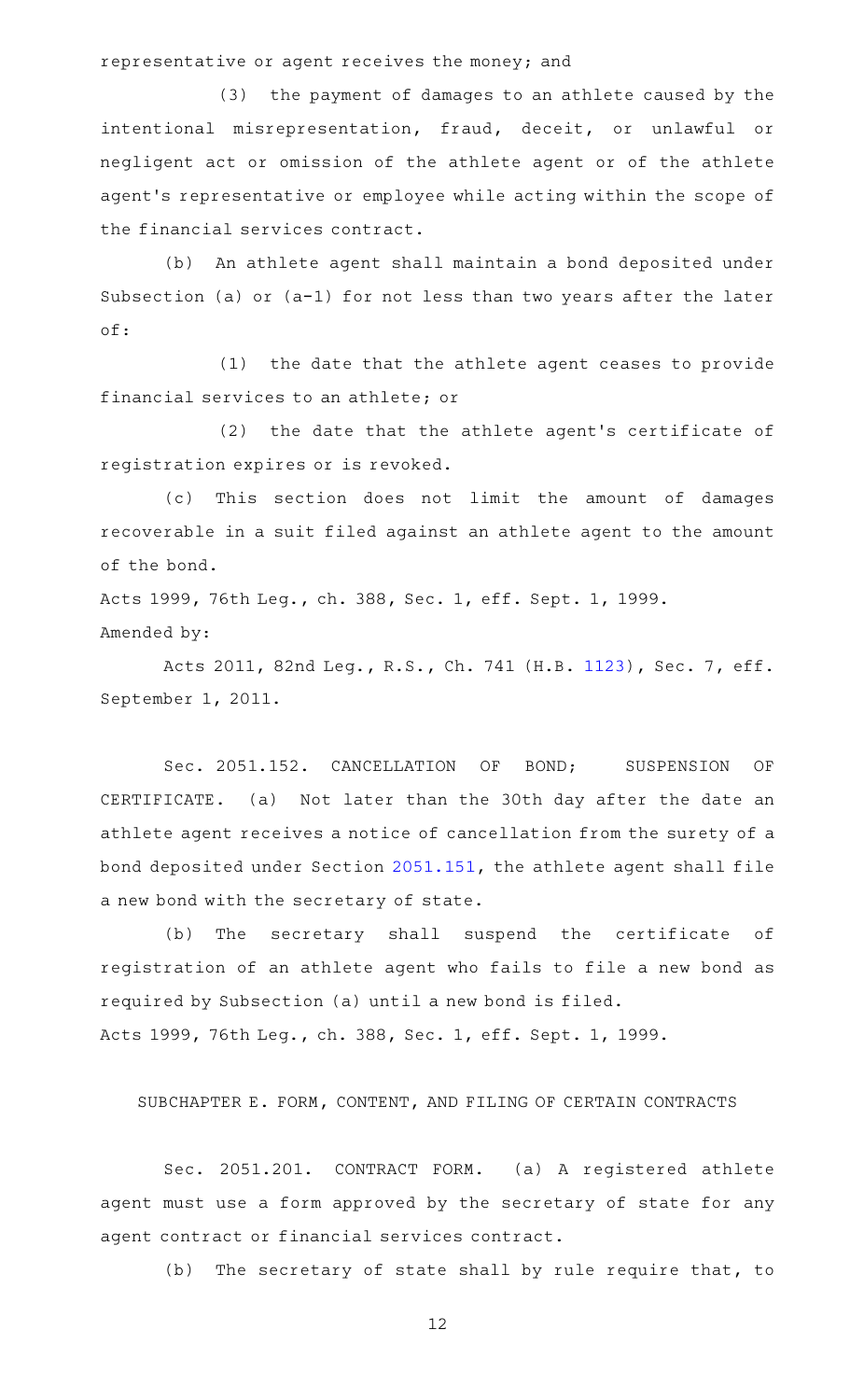the extent practicable, the form for an agent contract or financial services contract conforms to the contract form approved by the national professional sports association for the sport in which the athlete will be represented.

Acts 1999, 76th Leg., ch. 388, Sec. 1, eff. Sept. 1, 1999. Amended by:

Acts 2011, 82nd Leg., R.S., Ch. 741 (H.B. [1123](http://www.legis.state.tx.us/tlodocs/82R/billtext/html/HB01123F.HTM)), Sec. 8, eff. September 1, 2011.

Sec. 2051.202. CONTRACT SIGNING. An athlete may sign an athlete agent contract at any time as permitted by the national association for the promotion and regulation of intercollegiate athletics of which the athlete 's institution of higher education is a member.

Acts 1999, 76th Leg., ch. 388, Sec. 1, eff. Sept. 1, 1999.

Sec. 2051.203. CONTRACT REQUIREMENTS RELATING TO FEES AND SERVICES. (a) An agent contract or a financial services contract must include:

 $(1)$  a schedule of fees, including:

(A) the amount and method of computing the consideration to be paid by the athlete for services to be provided by the athlete agent under the contract; and

(B) any other consideration the athlete agent received or will receive from any other source for entering into the contract or for providing the services;

(2) a description of the professional services that the athlete agent will perform for the athlete;

(3) the name of any person not listed in the application for registration or renewal of registration who will be compensated because the athlete signed the agent contract;

(4) a description of any expenses of the athlete agent the athlete agrees to reimburse;

 $(5)$  the duration of the contract; and

 $(6)$  the date the contract was signed.

(b) A registered athlete agent may charge a fee only as provided by the schedule of fees in the contract.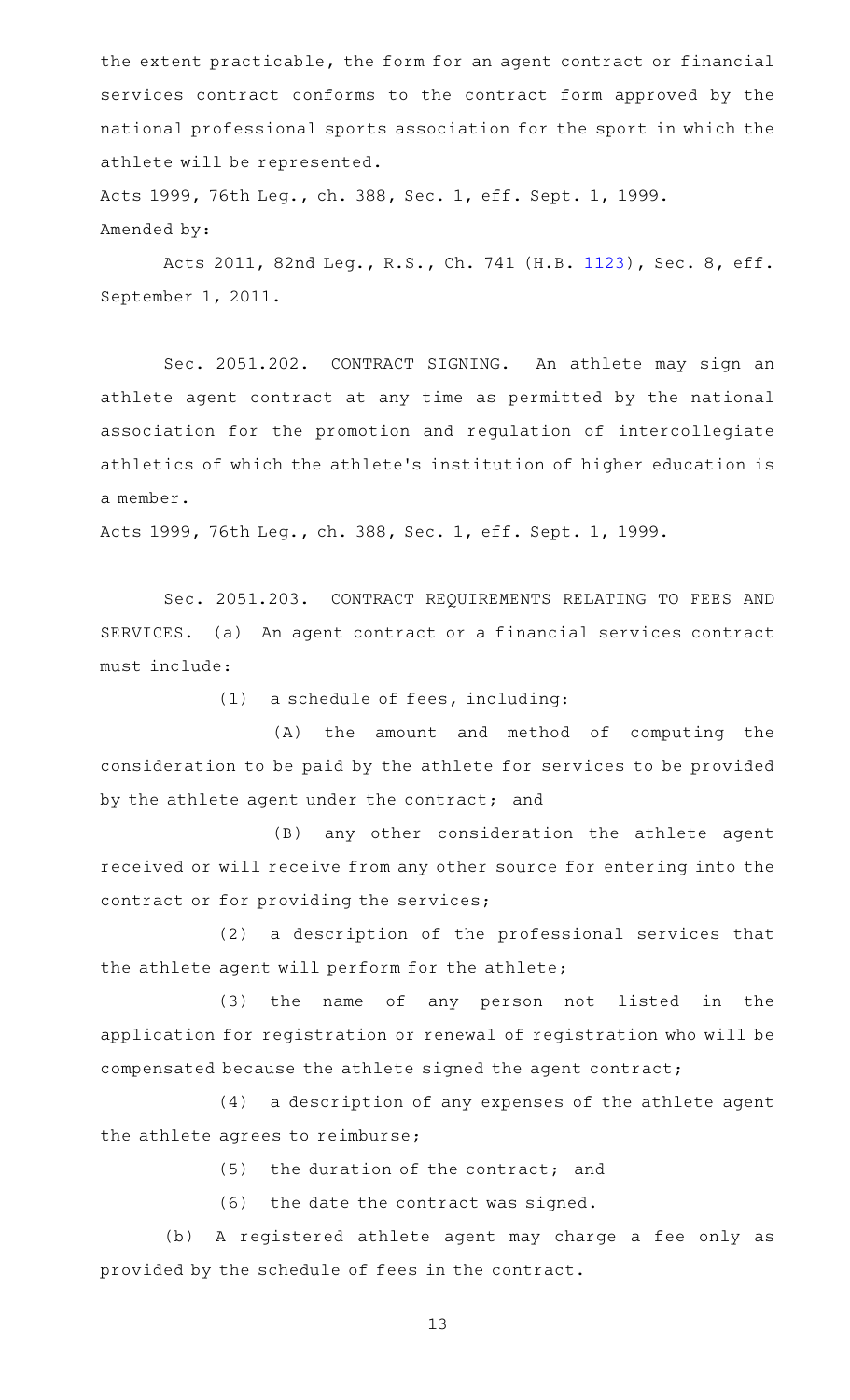(c)AAA change in the schedule of fees in a contract takes effect on the seventh day after the date on which the athlete agent files with the secretary of state a copy of the contract as required by Section [2051.205](http://www.statutes.legis.state.tx.us/GetStatute.aspx?Code=OC&Value=2051.205)(b).

(d) The athlete agent shall give a signed copy of the contract to the athlete at the time the contract is signed. Acts 1999, 76th Leg., ch. 388, Sec. 1, eff. Sept. 1, 1999. Amended by Acts 2003, 78th Leg., ch. 821, Sec. 8, eff. Sept. 1, 2003.

Sec. 2051.204. CONTRACT REQUIREMENTS RELATING TO NOTICE. (a) An agent contract or a financial services contract must include the following notice:

(1) THIS ATHLETE AGENT IS REGISTERED WITH THE SECRETARY OF STATE OF THE STATE OF TEXAS. REGISTRATION WITH THE SECRETARY OF STATE DOES NOT IMPLY APPROVAL OR ENDORSEMENT BY THE SECRETARY OF STATE OF THE COMPETENCE OF THE ATHLETE AGENT OR OF THE SPECIFIC TERMS AND CONDITIONS OF THIS CONTRACT.

#### NOTICE TO CLIENT

(2) DO NOT SIGN THIS CONTRACT UNTIL YOU HAVE READ IT OR IF IT CONTAINS BLANK SPACES.

(3) IF YOU DECIDE THAT YOU DO NOT WISH TO PURCHASE THE SERVICES OF THE ATHLETE AGENT, YOU MAY CANCEL THIS CONTRACT BY NOTIFYING THE ATHLETE AGENT IN WRITING OF YOUR DESIRE TO CANCEL THE CONTRACT NOT LATER THAN THE 16TH DAY AFTER THE DATE ON WHICH YOU SIGN THIS CONTRACT. YOU MAY NOT WAIVE THE RIGHT TO CANCEL THIS CONTRACT. IF YOU CANCEL THIS CONTRACT WITHIN 16 DAYS, YOU ARE NOT REQUIRED TO PAY ANY CONSIDERATION UNDER THE CONTRACT OR RETURN ANY CONSIDERATION RECEIVED.

(4) YOU MAY LOSE YOUR ELIGIBILITY TO COMPETE AS AN ATHLETE IN YOUR SPORT. CANCELLATION OF THIS CONTRACT MAY NOT REINSTATE YOUR ELIGIBILITY.

(5) IF YOU HAVE AN ATHLETIC DIRECTOR, WITHIN 72 HOURS AFTER ENTERING INTO THIS CONTRACT BOTH YOU AND YOUR ATHLETE AGENT MUST NOTIFY YOUR ATHLETIC DIRECTOR.

- $(b)$  The notice required under Subsection (a) must be:
	- (1) printed in not less than 10-point typeface; and
	- (2) boldfaced, capitalized, underlined, or otherwise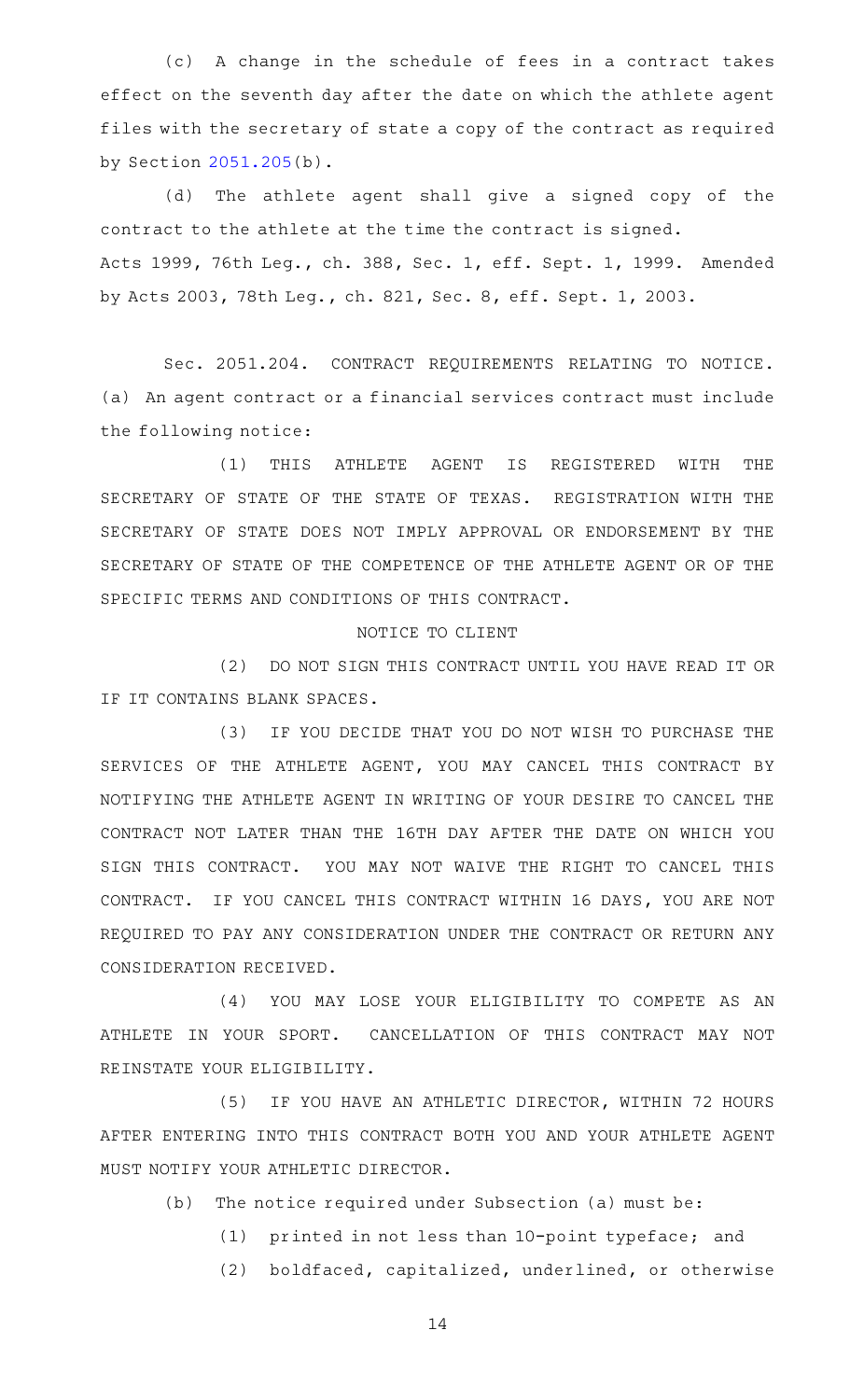set apart from the surrounding provisions of the contract to make the notice conspicuous.

Acts 1999, 76th Leg., ch. 388, Sec. 1, eff. Sept. 1, 1999. Amended by Acts 2003, 78th Leg., ch. 821, Sec. 9, eff. Sept. 1, 2003.

Sec. 2051.205. FILING REQUIREMENTS. (a) A registered athlete agent shall, not later than the 10th day after the date an athlete signs an agent contract or financial services contract, file a copy of the contract with:

 $(1)$  the secretary of state; and

 $(2)$  if the athlete is a student at an institution of higher education, the athletic director of the athlete's institution.

(b) If the schedule of fees in an agent or financial services contract is changed, the athlete agent shall file with the secretary a copy of the changed contract.

Acts 1999, 76th Leg., ch. 388, Sec. 1, eff. Sept. 1, 1999. Amended by:

Acts 2011, 82nd Leg., R.S., Ch. 741 (H.B. [1123](http://www.legis.state.tx.us/tlodocs/82R/billtext/html/HB01123F.HTM)), Sec. 9, eff. September 1, 2011.

Sec. 2051.206. MULTIYEAR CONTRACT FEE. (a) This section applies only to a multiyear professional sports services contract negotiated by a registered athlete agent.

(b) A registered athlete agent may not collect during a 12-month period a fee that exceeds the amount an athlete will receive during that same 12-month period under the professional sports services contract negotiated by the athlete agent. Acts 1999, 76th Leg., ch. 388, Sec. 1, eff. Sept. 1, 1999.

# SUBCHAPTER F. IMPLEMENTATION STANDARDS OF INSTITUTIONS OF HIGHER EDUCATION

Sec. 2051.251. ADOPTION OF IMPLEMENTATION STANDARDS. (a) An institution of higher education shall adopt standards relating to the implementation of this chapter, including specific guidelines governing the athlete agent interview program sponsored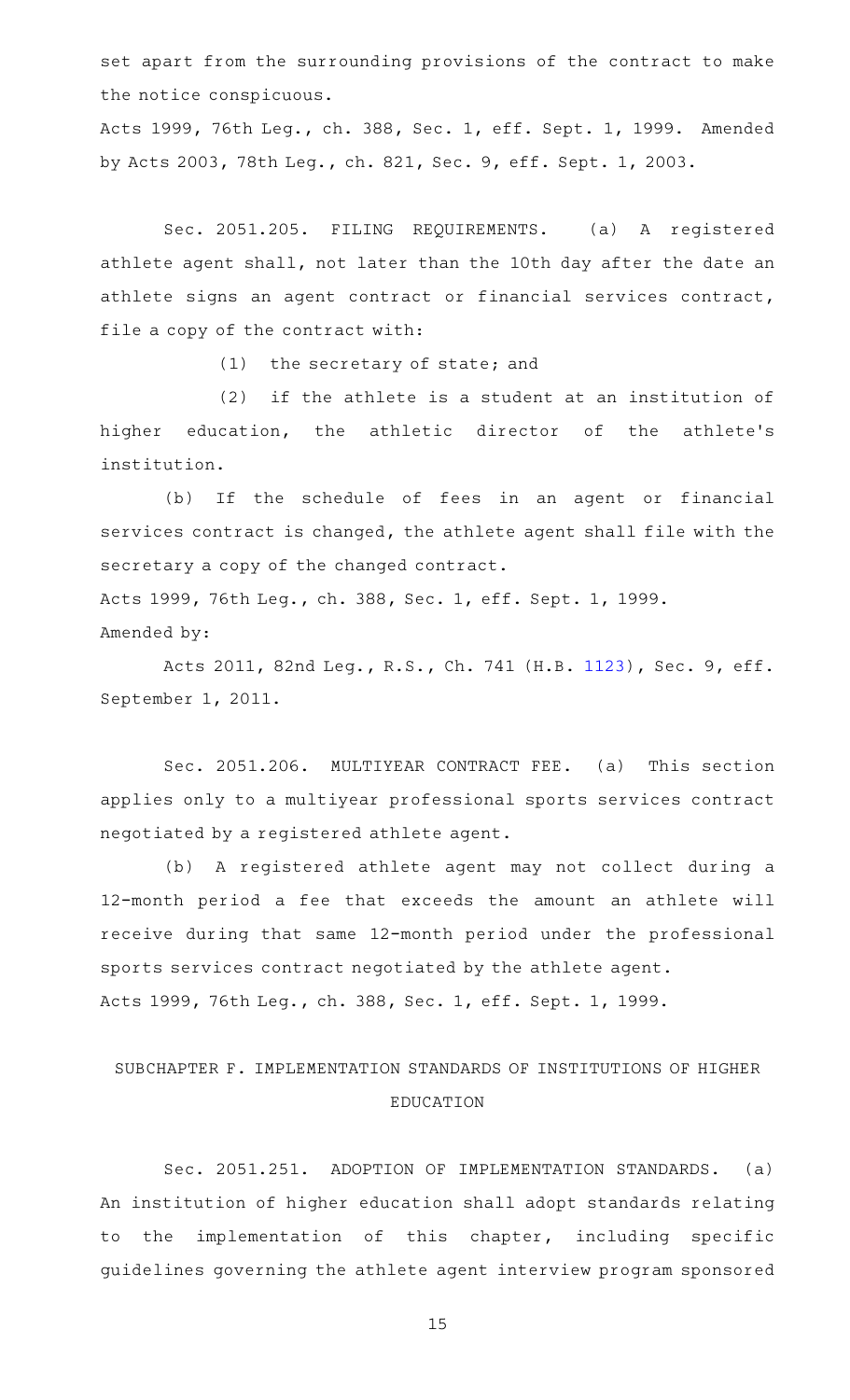by the institution under Section [2051.301.](http://www.statutes.legis.state.tx.us/GetStatute.aspx?Code=OC&Value=2051.301)

(b) Guidelines adopted under Subsection (a) relating to the athlete agent interview program must specify:

 $(1)$  the scheduling of interview periods;

 $(2)$  the duration of an interview period;

(3) the location on the institution's campus for conducting interviews; and

(4) any terms or conditions under which an athlete agent may contact an athlete during an interview period. Acts 1999, 76th Leg., ch. 388, Sec. 1, eff. Sept. 1, 1999.

Sec. 2051.252. APPROVAL AND FILING OF STANDARDS. (a) After adopting implementation standards under Section [2051.251](http://www.statutes.legis.state.tx.us/GetStatute.aspx?Code=OC&Value=2051.251), an institution of higher education shall:

(1) submit the standards to the institution's athletic council or other analogous body for approval; and

(2) file a copy of the approved standards with the secretary of state not later than the 30th day after the date the standards are approved under Subdivision (1).

(b) If an institution of higher education amends the implementation standards, the institution shall, not later than the 30th day after the date the amendment is effective, file a copy of the amended standards with the secretary.

Acts 1999, 76th Leg., ch. 388, Sec. 1, eff. Sept. 1, 1999.

Sec. 2051.253. DESIGNATION OF COMPLIANCE COORDINATOR. An institution of higher education shall:

(1) designate an individual to serve as a compliance coordinator for that institution; and

(2) report the name of the compliance coordinator to the secretary of state in a manner prescribed by the secretary. Acts 1999, 76th Leg., ch. 388, Sec. 1, eff. Sept. 1, 1999.

Sec. 2051.254. WRITTEN REQUEST FOR IMPLEMENTATION STANDARDS. On receipt of a written request from a registered athlete agent, the secretary of state or a compliance coordinator designated under Section [2051.253](http://www.statutes.legis.state.tx.us/GetStatute.aspx?Code=OC&Value=2051.253) shall provide a copy of the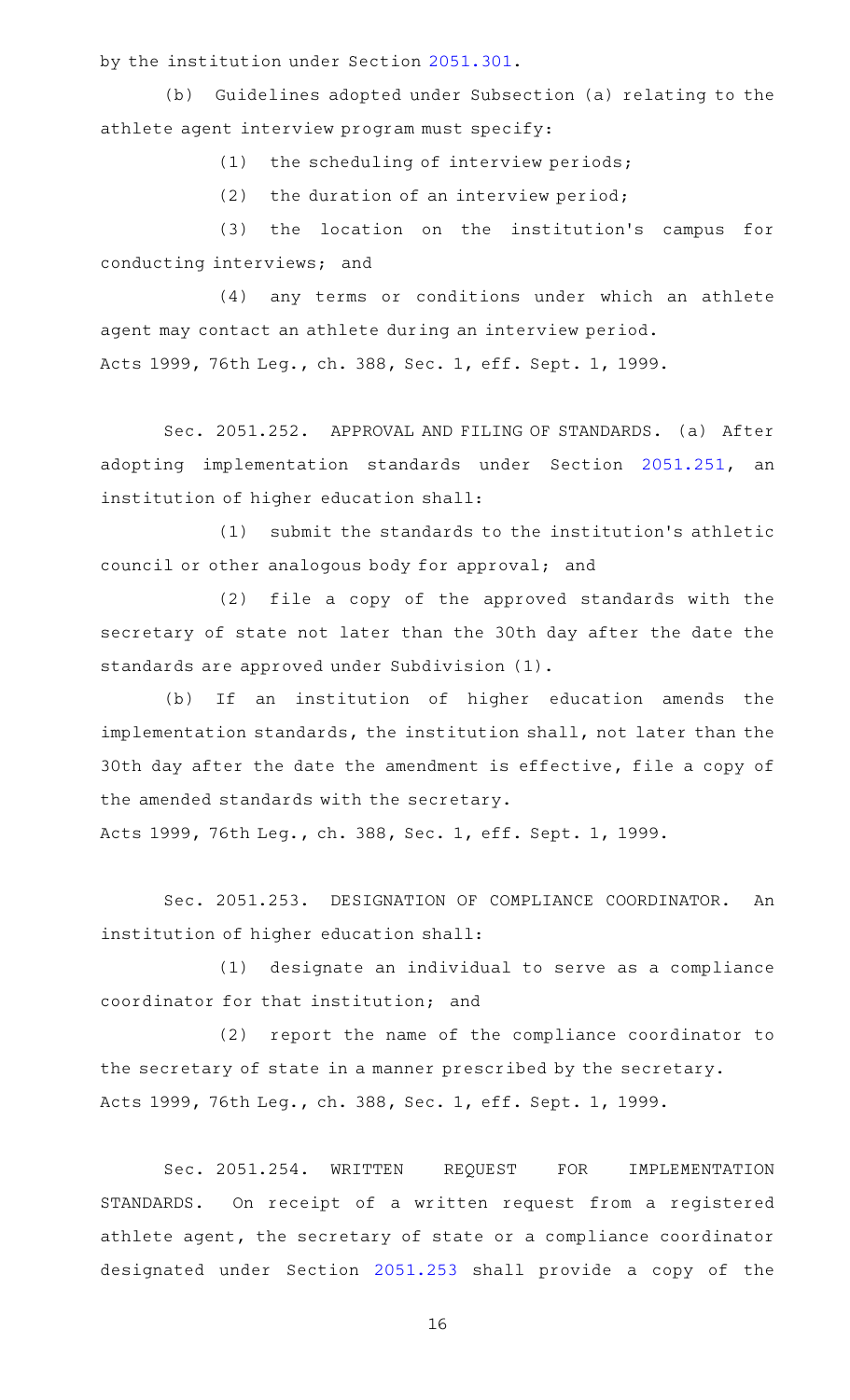implementation standards adopted by an institution of higher education under Section [2051.251.](http://www.statutes.legis.state.tx.us/GetStatute.aspx?Code=OC&Value=2051.251)

Acts 1999, 76th Leg., ch. 388, Sec. 1, eff. Sept. 1, 1999.

Sec. 2051.255. NOTIFICATION OF AVAILABILITY OF IMPLEMENTATION STANDARDS. (a) The secretary of state shall notify each registered athlete agent in writing of the availability, on request, under Section [2051.254](http://www.statutes.legis.state.tx.us/GetStatute.aspx?Code=OC&Value=2051.254) of a copy of the implementation standards of each institution of higher education.

(b) Notice under Subsection (a) must include a statement that:

(1) the standards adopted by an institution of higher education specify the policies of that institution relating to the time, place, and duration of athlete agent interviews conducted on the institution's campus; and

(2) each institution of higher education has a designated compliance coordinator who the athlete agent may contact for additional information.

Acts 1999, 76th Leg., ch. 388, Sec. 1, eff. Sept. 1, 1999.

Sec. 2051.256. WRITTEN REQUEST FOR COMPLIANCE COORDINATORS. On receipt of a written request from a registered athlete agent, the secretary of state shall provide a copy of the names of the compliance coordinators designated under Section [2051.253](http://www.statutes.legis.state.tx.us/GetStatute.aspx?Code=OC&Value=2051.253).

Acts 1999, 76th Leg., ch. 388, Sec. 1, eff. Sept. 1, 1999.

## SUBCHAPTER G. ATHLETE AGENT INTERVIEW PROGRAM

Sec. 2051.301. ATHLETE AGENT INTERVIEW PROGRAM. (a) Each institution of higher education shall sponsor an athlete agent interview program on the institution 's campus.

(b) A registered athlete agent may interview an athlete during an interview program to discuss:

(1) financial services and advice offered by the athlete agent; and

(2) the athlete agent's representation of the athlete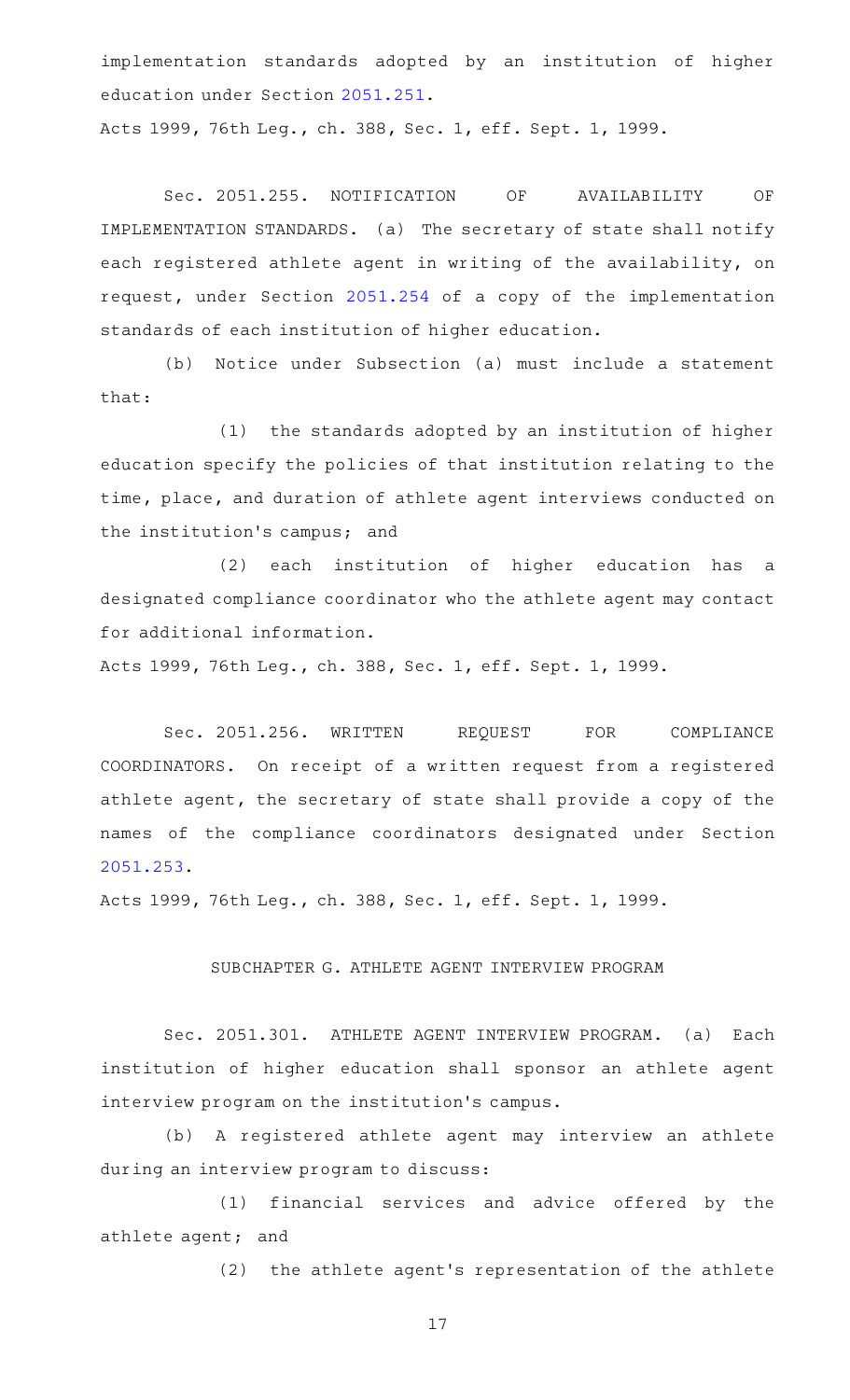relating to marketing the athlete's athletic ability and reputation.

(c) The compliance coordinator or secretary of state shall, not later than the 30th day before the date on which an interview program sponsored under this section begins, notify each registered athlete agent in writing of the interview program. Acts 1999, 76th Leg., ch. 388, Sec. 1, eff. Sept. 1, 1999.

Sec. 2051.302. COMPLIANCE COORDINATOR'S DUTIES. Each compliance coordinator designated under Section [2051.253](http://www.statutes.legis.state.tx.us/GetStatute.aspx?Code=OC&Value=2051.253) shall:

(1) establish the schedule for the athlete agent interview program sponsored under Section [2051.301](http://www.statutes.legis.state.tx.us/GetStatute.aspx?Code=OC&Value=2051.301) by the coordinator 's institution of higher education;

(2) not later than the 30th day before the date on which the athlete agent interview program begins, notify each registered athlete agent, in writing, of the interview program, unless the secretary of state provides notification under Section [2051.301](http://www.statutes.legis.state.tx.us/GetStatute.aspx?Code=OC&Value=2051.301)(c); and

(3) ensure that the coordinator's institution of higher education and the athletes attending the institution comply with this chapter and the rules adopted under this chapter. Acts 1999, 76th Leg., ch. 388, Sec. 1, eff. Sept. 1, 1999.

Sec. 2051.303. TIME AND DURATION OF INTERVIEW PROGRAM. An athlete agent interview program sponsored under this subchapter:

(1) may not continue for more than 30 consecutive business days as determined by the athlete 's institution of higher education; and

(2) must be conducted during the off-season period before the completion of the athlete 's final year of eligibility. Acts 1999, 76th Leg., ch. 388, Sec. 1, eff. Sept. 1, 1999.

Sec. 2051.304. COMPLIANCE WITH INTERVIEW GUIDELINES. An athlete agent shall strictly comply with the guidelines adopted under Section [2051.251](http://www.statutes.legis.state.tx.us/GetStatute.aspx?Code=OC&Value=2051.251) relating to the time, place, and duration of an athlete agent interview program.

Acts 1999, 76th Leg., ch. 388, Sec. 1, eff. Sept. 1, 1999.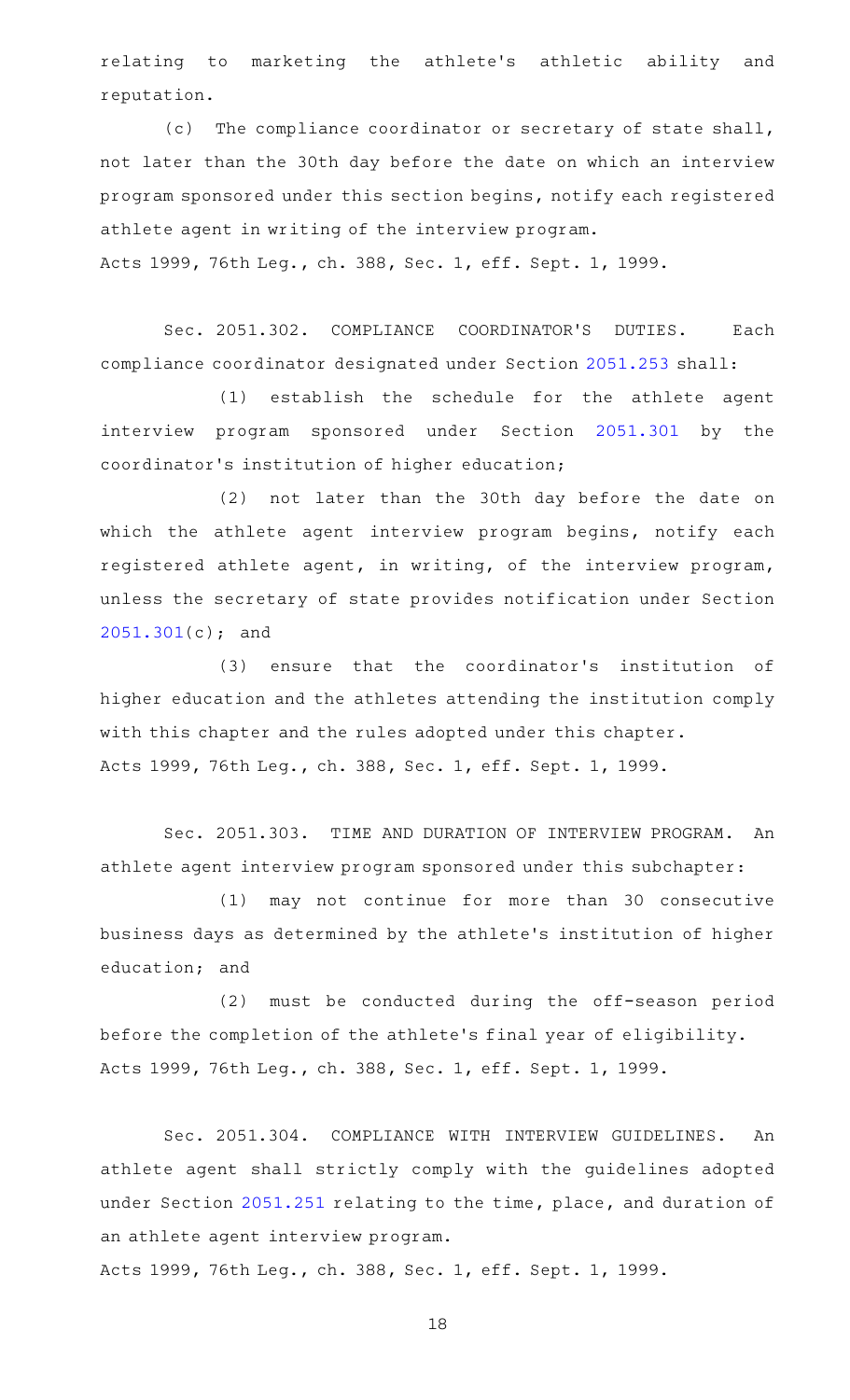#### SUBCHAPTER H. RESTRICTION OF AGENT 'S PRACTICE

Sec. 2051.351. PROHIBITIONS. (a) An athlete agent may not:

 $(1)$  publish or cause to be published:

(A) false, fraudulent, or misleading information; or

(B) a false, fraudulent, or misleading:

 $(i)$  representation;

(ii) notice; or

(iii) advertisement;

(2) provide false information;

(3) make a false promise or representation relating to employment;

(4) divide fees with or receive compensation from:

(A) a person exempt from registration under this chapter under Section [2051.005;](http://www.statutes.legis.state.tx.us/GetStatute.aspx?Code=OC&Value=2051.005)

 $(B)$  a professional sports league or franchise, including a representative or employee of the league or franchise; or

(C) an institution of higher education, including a representative or employee of the institution 's athletics department;

(5) enter into a written or oral agreement with an employee of an institution of higher education in which the athlete agent offers a thing of value to the employee for the referral of clients by the employee;

(6) before an athlete completes the athlete's last intercollegiate sports contest, offer a thing of value to the athlete or an individual related to the athlete within the second degree by affinity or consanguinity to induce the athlete to enter into an agreement with the athlete agent in which the athlete agent will represent the athlete;

(7) before an athlete completes the athlete's last intercollegiate sports contest, furnish a thing of value to the athlete or an individual related to the athlete within the second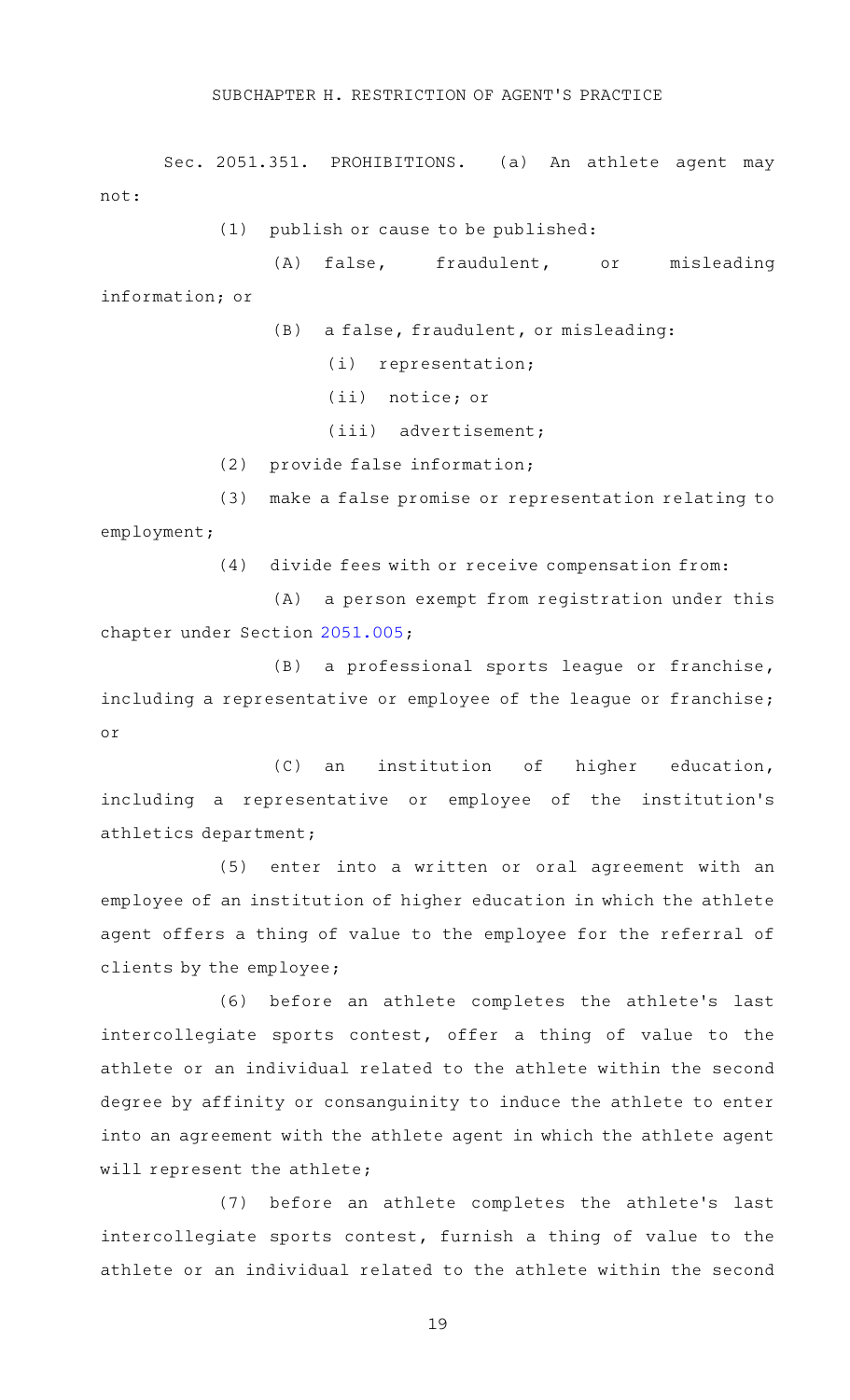degree by affinity or consanguinity;

 $(8)$  except as provided by this chapter, before an athlete completes the athlete's last intercollegiate sports contest:

(A) directly contact the athlete; or

(B) enter into an oral or written agreement with the athlete for the athlete agent to represent the athlete;

(9) furnish anything of value to any person other than the athlete or another registered athlete agent to induce an athlete to enter into an agreement with the athlete agent;

(10) initiate any contact with an athlete, except as authorized by this chapter;

(11) fail to retain or permit inspection of the records required to be retained by Section [2051.352](http://www.statutes.legis.state.tx.us/GetStatute.aspx?Code=OC&Value=2051.352);

(12) predate or postdate an agent contract;

(13) fail to notify an athlete before the athlete signs an agent contract that the signing may make the athlete ineligible to participate in intercollegiate sports; or

(14) commit an act or cause a person to commit an act on the athlete agent 's behalf that causes an athlete to violate a rule of the national association for the promotion and regulation of intercollegiate athletics of which the athlete 's institution of higher education is a member.

 $(b)$  This section does not prohibit:

(1) an athlete agent from sending written materials to an athlete relating to the professional credentials or services of the athlete agent if the athlete agent simultaneously sends a copy of the materials to the athletic director of the athlete's institution of higher education or the athletic director 's designee; or

(2) an athlete or an athlete's parent or legal guardian from contacting an athlete agent to schedule a meeting with the athlete agent to assess:

 $(A)$  the agent's professional proficiency in:

(i) representing the athlete; or

(ii) marketing the athlete's athletic ability or reputation; or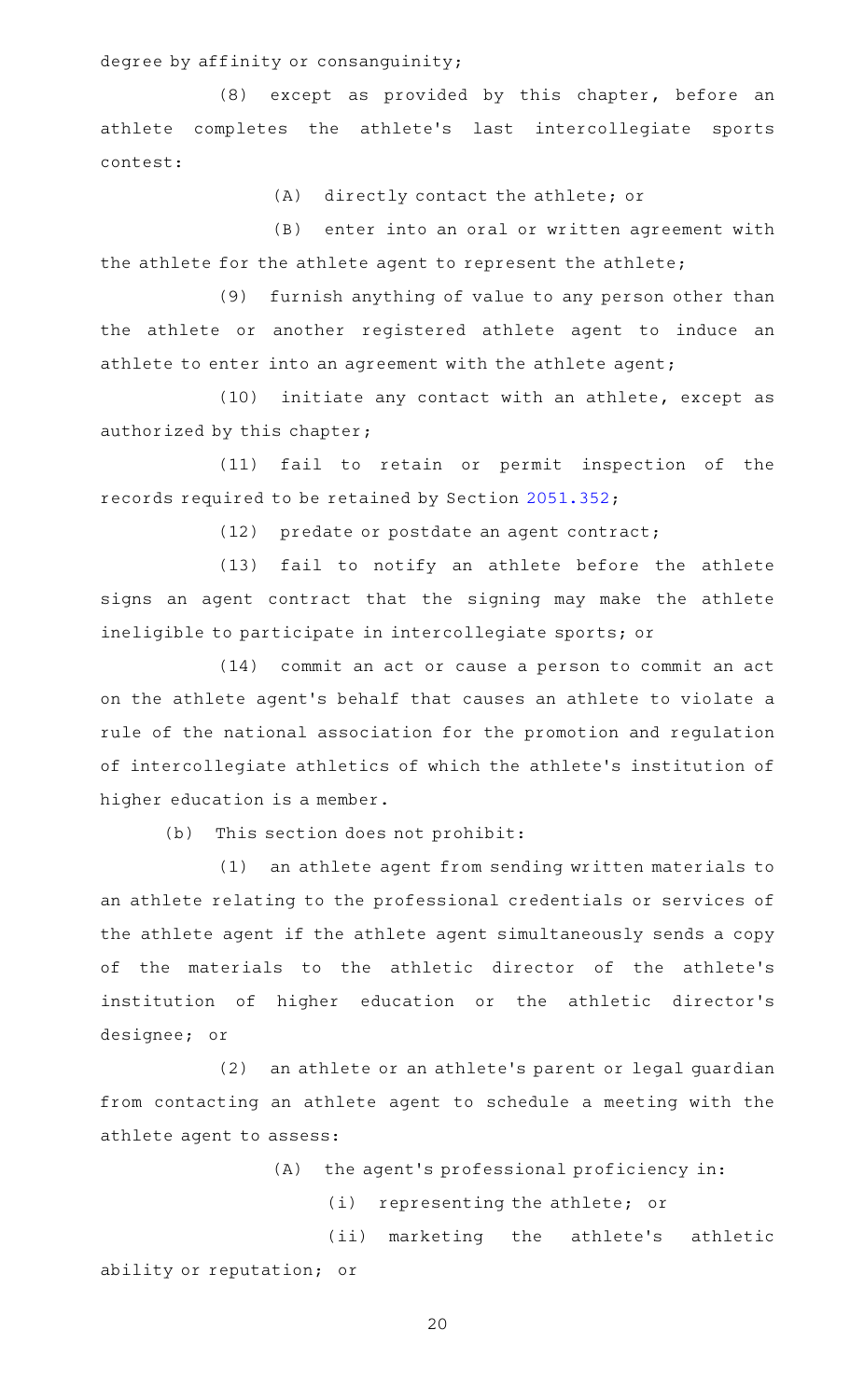agent.

(c) If an athlete agent is contacted by an athlete or the athlete 's parent or legal guardian to schedule a meeting to discuss the services offered by the athlete agent, the athlete agent shall, before meeting with the athlete or the athlete 's parent or legal guardian, notify the athletic director of the athlete 's institution of higher education or the athletic director 's designee of the proposed meeting.

Acts 1999, 76th Leg., ch. 388, Sec. 1, eff. Sept. 1, 1999. Amended by Acts 2003, 78th Leg., ch. 821, Sec. 10, eff. Sept. 1, 2003. Amended by:

Acts 2011, 82nd Leg., R.S., Ch. 741 (H.B. [1123\)](http://www.legis.state.tx.us/tlodocs/82R/billtext/html/HB01123F.HTM), Sec. 10, eff. September 1, 2011.

Sec. 2051.352. RECORDKEEPING REQUIREMENT. (a) An athlete agent shall maintain a record of:

 $(1)$  each athlete represented by the athlete agent, including:

- $(A)$  the name and address of the athlete;
- (B) fees paid by the athlete; and
- (C) services performed by the athlete agent for

the athlete;

(2) travel and entertainment expenses incurred by the athlete agent, including expenses for:

- $(A)$  food and beverages;
- $(B)$  hospitality rooms;
- (C) sporting events;
- (D) theater and music events; and

 $(E)$  transportation, lodging, and admission relating to entertainment;

(3) any agent contract entered into by the athlete agent; and

(4) any direct costs incurred by the athlete agent in recruiting or soliciting an athlete to enter into an agent contract.

(b) A record of travel and entertainment expenses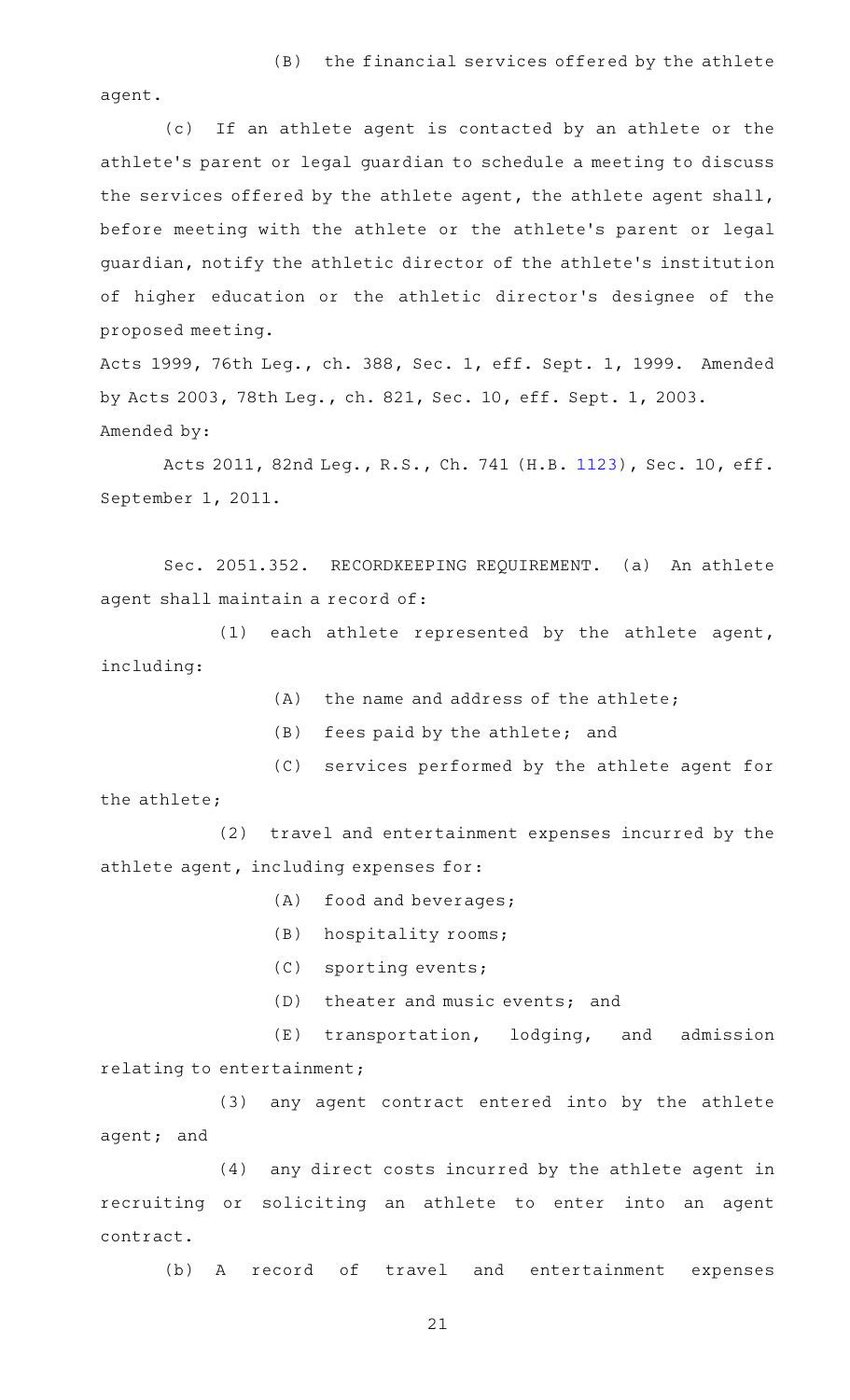maintained under Subsection (a)(2) must state:

- $(1)$  the nature of the expense;
- (2) the amount of the expense;
- (3) the purpose of the expense;
- (4) the date and place of the expense; and

(5) the name of each person on whose behalf the expenditure was made.

(c) An athlete agent shall provide a copy of a record maintained under this section to the secretary of state on request. Acts 1999, 76th Leg., ch. 388, Sec. 1, eff. Sept. 1, 1999. Amended by Acts 2003, 78th Leg., ch. 821, Sec. 11, eff. Sept. 1, 2003.

Sec. 2051.353. DISCLOSURE REQUIREMENT. An athlete agent shall disclose the athlete agent 's name and address in any advertising used by the athlete agent. Acts 1999, 76th Leg., ch. 388, Sec. 1, eff. Sept. 1, 1999.

Sec. 2051.354. AGENT LIABILITY FOR VIOLATION OF CHAPTER. A registered or unregistered athlete agent who violates this chapter may be subject to:

(1) an administrative penalty imposed under Subchapter J;

(2) forfeiture of the right to payment for a thing of value that the athlete agent gives to an athlete to induce the athlete to enter into a contract;

(3) a refund of consideration paid to the athlete agent; and

(4) payment of reasonable attorney's fees and court costs incurred by an athlete who files suit against an athlete agent for violation of this chapter.

Acts 1999, 76th Leg., ch. 388, Sec. 1, eff. Sept. 1, 1999.

SUBCHAPTER I. INVESTIGATION OF AGENTS BY SECRETARY OF STATE

Sec. 2051.401. INVESTIGATIVE AUTHORITY: SUBPOENA AND SUMMONS. (a) The secretary of state may issue a subpoena or summons to compel: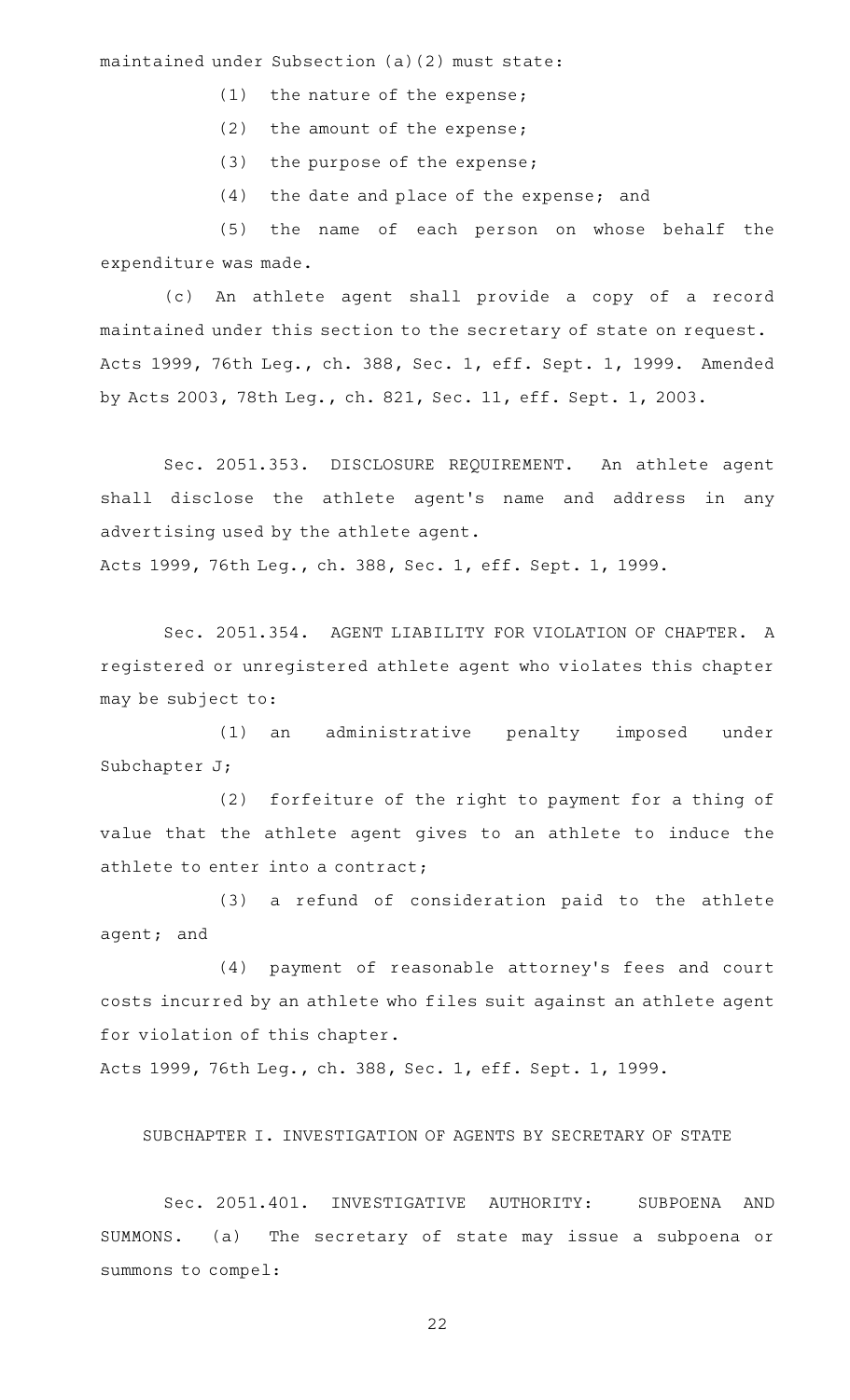- (1) the attendance and testimony of a witness; or
- $(2)$  the production of:
	- $(A)$  a book;
	- $(B)$  an account;
	- $(C)$  a record;
	- (D) a magnetic or electronic recording;
	- $(E)$  a paper;
	- $(F)$  a contract;
	- (G) correspondence; or

(H) any other record that the secretary determines is relevant or material to an investigation under this chapter.

(b) If the secretary issues a subpoena or summons under Subsection (a), the secretary, or an officer designated by the secretary, may:

- $(1)$  administer an oath;
- $(2)$  examine a witness; and
- (3) receive evidence.

(c) Information and evidence obtained by the secretary under this section is:

 $(1)$  confidential and not open to public inspection, except by a court order; and

(2) exempt from disclosure under Chapter [552](http://www.statutes.legis.state.tx.us/GetStatute.aspx?Code=GV&Value=552), Government Code.

Acts 1999, 76th Leg., ch. 388, Sec. 1, eff. Sept. 1, 1999.

Sec. 2051.402. SERVICE OF PROCESS. (a) The secretary of state, the secretary 's authorized agent, a sheriff, or a constable may serve a subpoena or summons issued by the secretary of state under Section [2051.401](http://www.statutes.legis.state.tx.us/GetStatute.aspx?Code=OC&Value=2051.401):

 $(1)$  on an individual by:

(A) delivering an executed copy of the subpoena or summons to the individual; or

(B) mailing an executed copy of the subpoena or summons by registered or certified mail, return receipt requested, to the individual 's:

(i) place of residence; or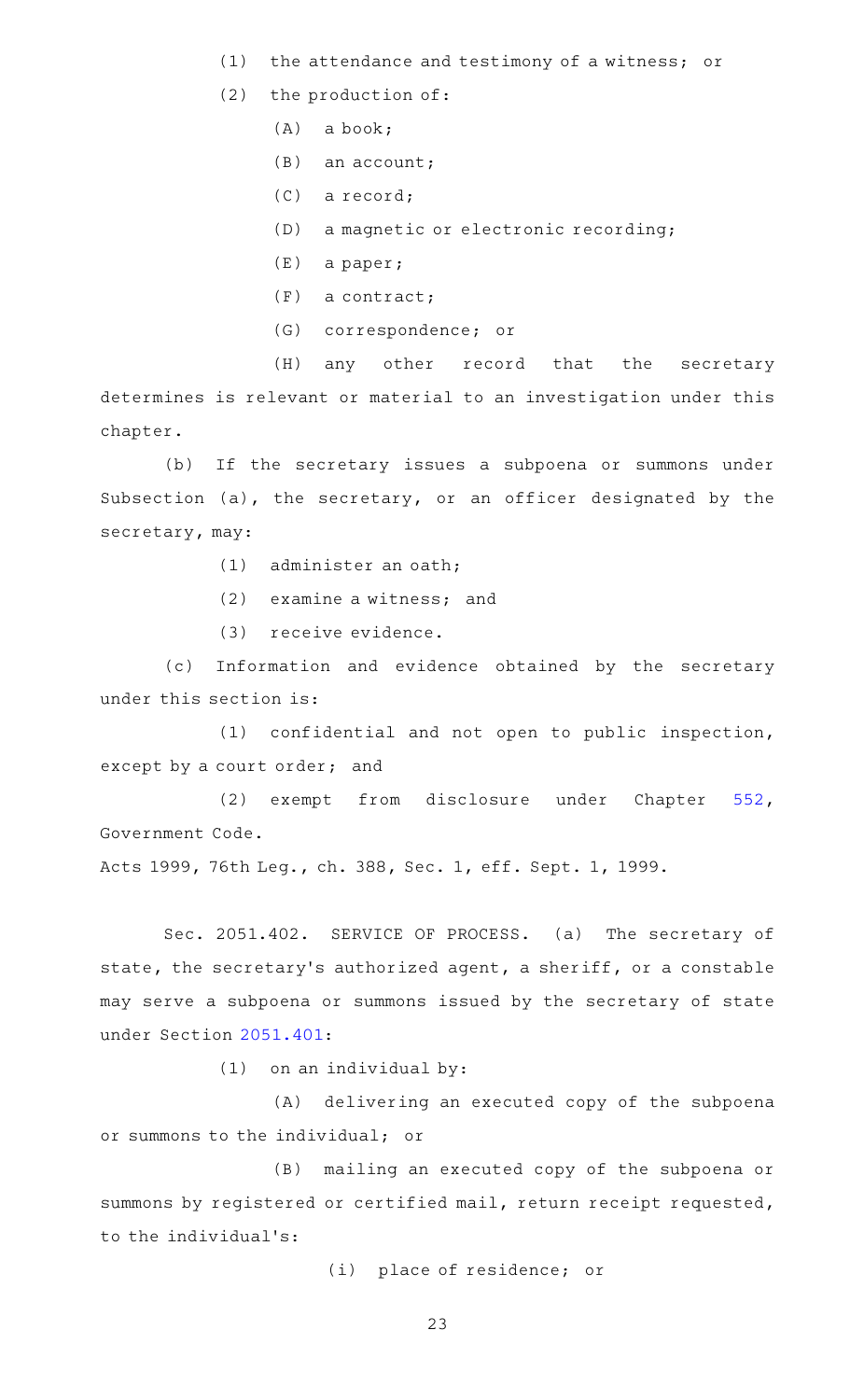# (ii) principal place of business; and

(2) on an entity by delivering or mailing a duly executed copy of the subpoena or summons to an individual for which service would be appropriate in a civil suit under state law.

(b) Proof of service of process under this section consists of:

 $(1)$  a verified return showing the manner of service; or

 $(2)$  if the service is made by registered or certified mail, return receipt requested, the return receipt.

(c) By acting as an athlete agent in this state, a nonresident appoints the secretary of state as the nonresident 's agent for service of process in a civil action in this state related to an act by the person as an athlete agent.

Acts 1999, 76th Leg., ch. 388, Sec. 1, eff. Sept. 1, 1999. Amended by Acts 2003, 78th Leg., ch. 821, Sec. 12, eff. Sept. 1, 2003.

Sec. 2051.403. ENFORCEMENT OF SUBPOENA AND SUMMONS. (a) The secretary of state shall refer a person who fails or refuses to comply with a subpoena or summons issued by the secretary under Section [2051.401](http://www.statutes.legis.state.tx.us/GetStatute.aspx?Code=OC&Value=2051.401) to the attorney general for enforcement.

(b) On receipt of a referral under Subsection (a), the attorney general may apply to a district court of Travis County for an order requiring compliance.

(c) On receipt of an application for an order under Subsection (b), a district court:

(1) shall order compliance if the court determines that good cause exists for the issuance of the subpoena or summons; and

(2) may modify those requirements of the subpoena or summons that the court determines are unreasonable. Acts 1999, 76th Leg., ch. 388, Sec. 1, eff. Sept. 1, 1999.

Sec. 2051.404. INTERROGATORIES. (a) Except as provided by Subsection (b), the secretary of state may serve interrogatories on an athlete, compliance coordinator, or any person subject to this chapter, or an officer, director, partner, or associate of the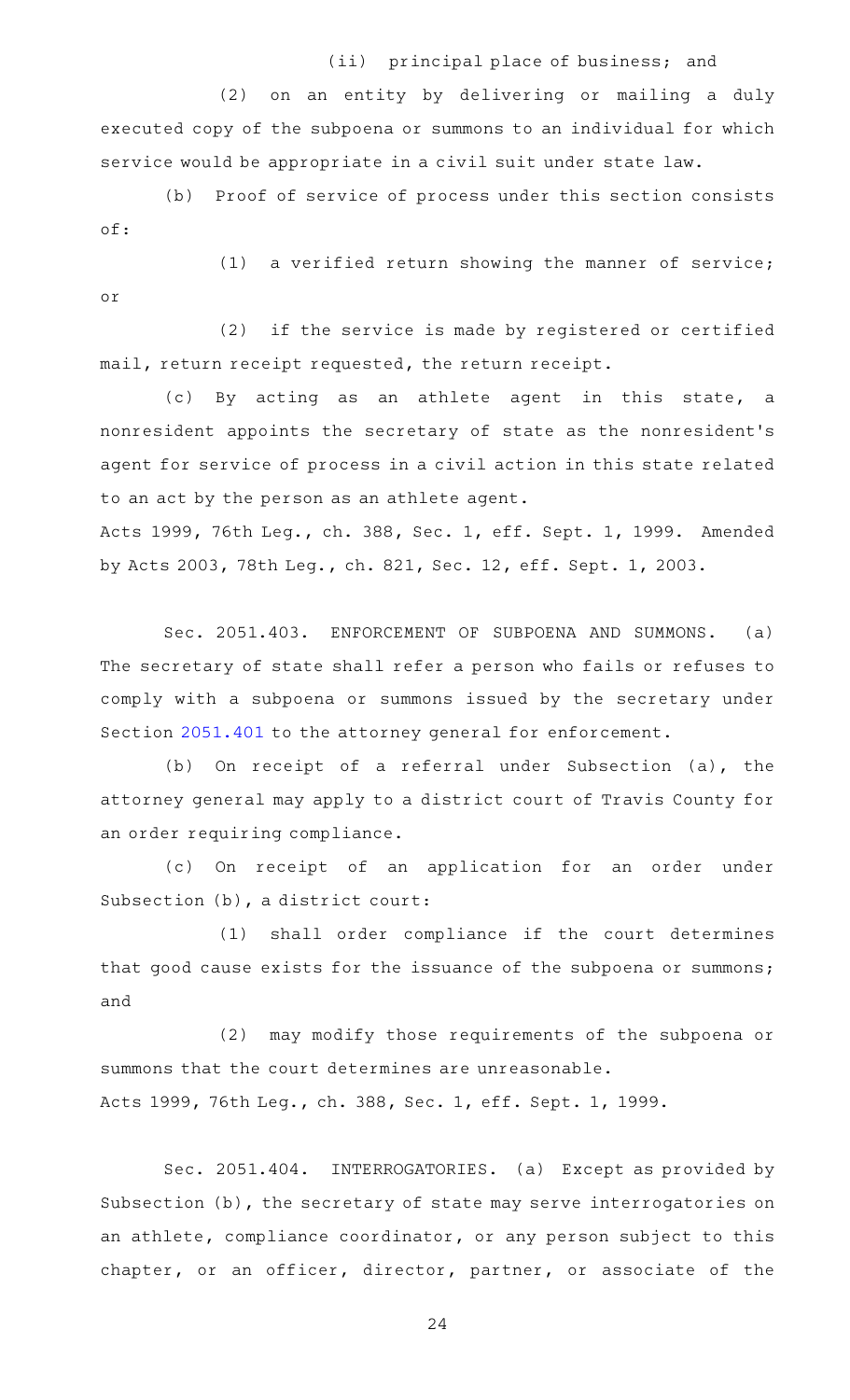person, if the interrogatories are reasonable and necessary to conduct an investigation under this chapter.

(b) The secretary may not serve interrogatories on an athlete who is not represented by an attorney.

(c) Interrogatories served under Subsection (a) must be answered:

 $(1)$  completely;

 $(2)$  in writing;

 $(3)$  under oath;

(4) not later than the 30th day after the date the interrogatories are mailed, or within a time period determined by the secretary; and

(5) by the individual to whom the interrogatories are directed or, if the interrogatories are directed to an entity, by an authorized representative of the entity.

(d) If the answers to interrogatories served under Subsection (a) disclose a violation of this chapter, the secretary shall take disciplinary action as provided by Section [2051.405.](http://www.statutes.legis.state.tx.us/GetStatute.aspx?Code=OC&Value=2051.405)

(e) The interrogatories and answers to the interrogatories are:

 $(1)$  confidential and not open to public inspection, except by a court order; and

(2) exempt from disclosure under Chapter [552](http://www.statutes.legis.state.tx.us/GetStatute.aspx?Code=GV&Value=552), Government Code.

(f) The secretary may disclose confidential information to a governmental authority or a quasi-governmental authority. Acts 1999, 76th Leg., ch. 388, Sec. 1, eff. Sept. 1, 1999.

Sec. 2051.405. DISCIPLINARY PROCEDURES; INJUNCTIONS. (a) If the secretary of state determines that a person has violated this chapter, the secretary shall:

(1) refer the violation to the attorney general for prosecution; and

(2) take appropriate disciplinary action, including:

(A) denying an application for registration; or

(B) suspending or revoking a certificate of registration.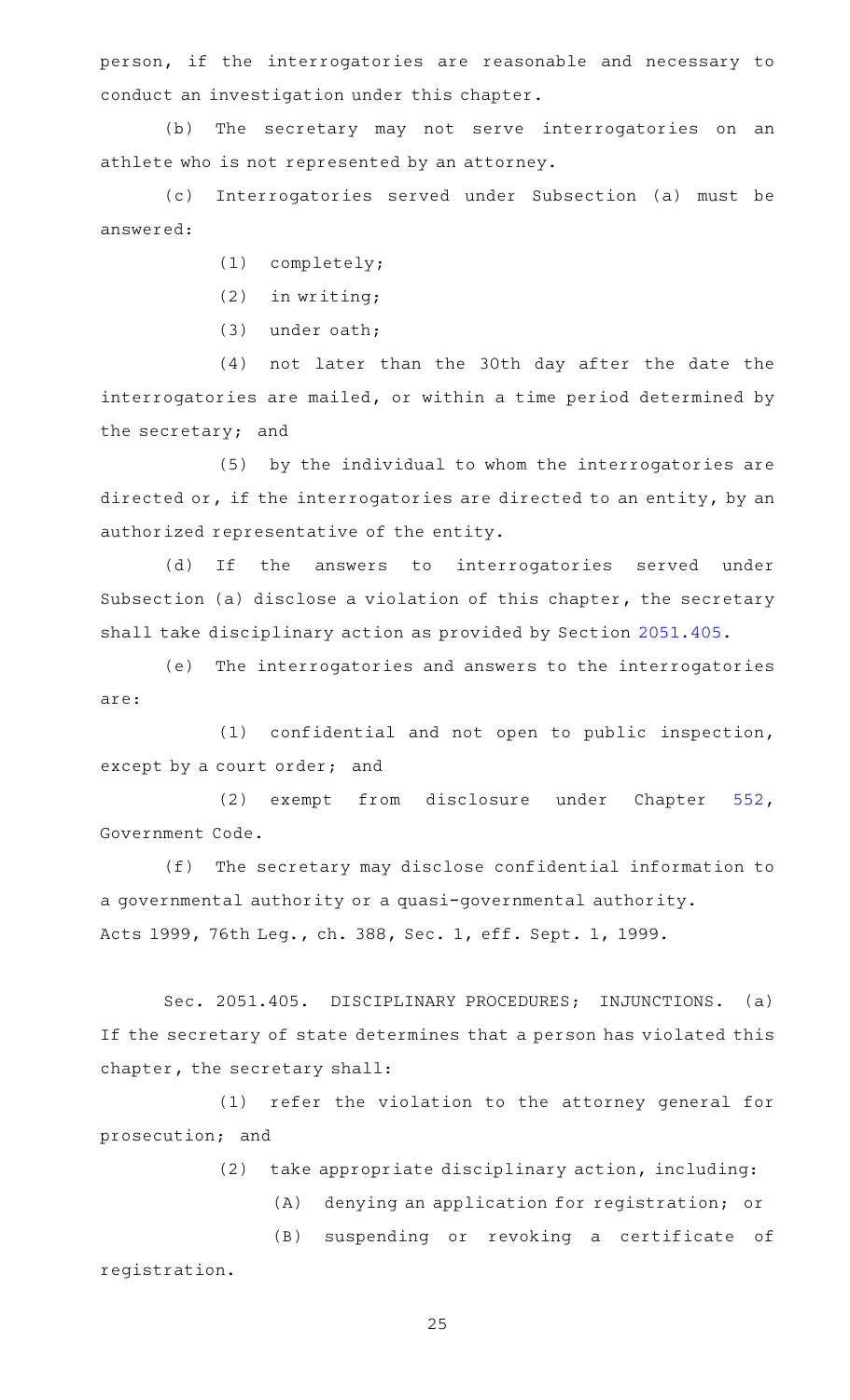(b) If the secretary determines that a person is violating or is threatening to violate this chapter, the secretary or the attorney general may file suit in district court in Travis County to enjoin the violation or threatened violation.

(c) Judicial review of a denial, suspension, revocation, or other disciplinary action taken under Subsection (a) is by trial de novo and is subject to Section [2001.173](http://www.statutes.legis.state.tx.us/GetStatute.aspx?Code=GV&Value=2001.173), Government Code. Acts 1999, 76th Leg., ch. 388, Sec. 1, eff. Sept. 1, 1999.

#### SUBCHAPTER J. ADMINISTRATIVE PENALTY

Sec. 2051.451. ADMINISTRATIVE PENALTY. (a) If the secretary of state determines that a person regulated under this chapter has violated this chapter or a rule adopted under this chapter in a manner that constitutes a ground for disciplinary action under Section [2051.405,](http://www.statutes.legis.state.tx.us/GetStatute.aspx?Code=OC&Value=2051.405) the secretary may assess an administrative penalty against the person as provided by this subchapter.

(b) The secretary shall determine the amount of a penalty assessed under Subsection (a), except that the amount may not exceed:

(1)  $$50,000$  for a violation of Section [2051.351\(](http://www.statutes.legis.state.tx.us/GetStatute.aspx?Code=OC&Value=2051.351)a)(7) or (14); or

(2) \$25,000 for any other violation.

(c) In determining the amount of a penalty under Subsection (b), the secretary shall consider the seriousness of the violation. Acts 1999, 76th Leg., ch. 388, Sec. 1, eff. Sept. 1, 1999. Amended by:

Acts 2011, 82nd Leg., R.S., Ch. 741 (H.B. [1123\)](http://www.legis.state.tx.us/tlodocs/82R/billtext/html/HB01123F.HTM), Sec. 11, eff. September 1, 2011.

Sec. 2051.452. INVESTIGATION AND PRELIMINARY REPORT. (a) If, after examining a possible violation, including facts relating to the violation, the secretary of state determines that a person has committed a violation of this chapter, the secretary shall issue a preliminary report stating:

(1) the facts on which the determination is based; and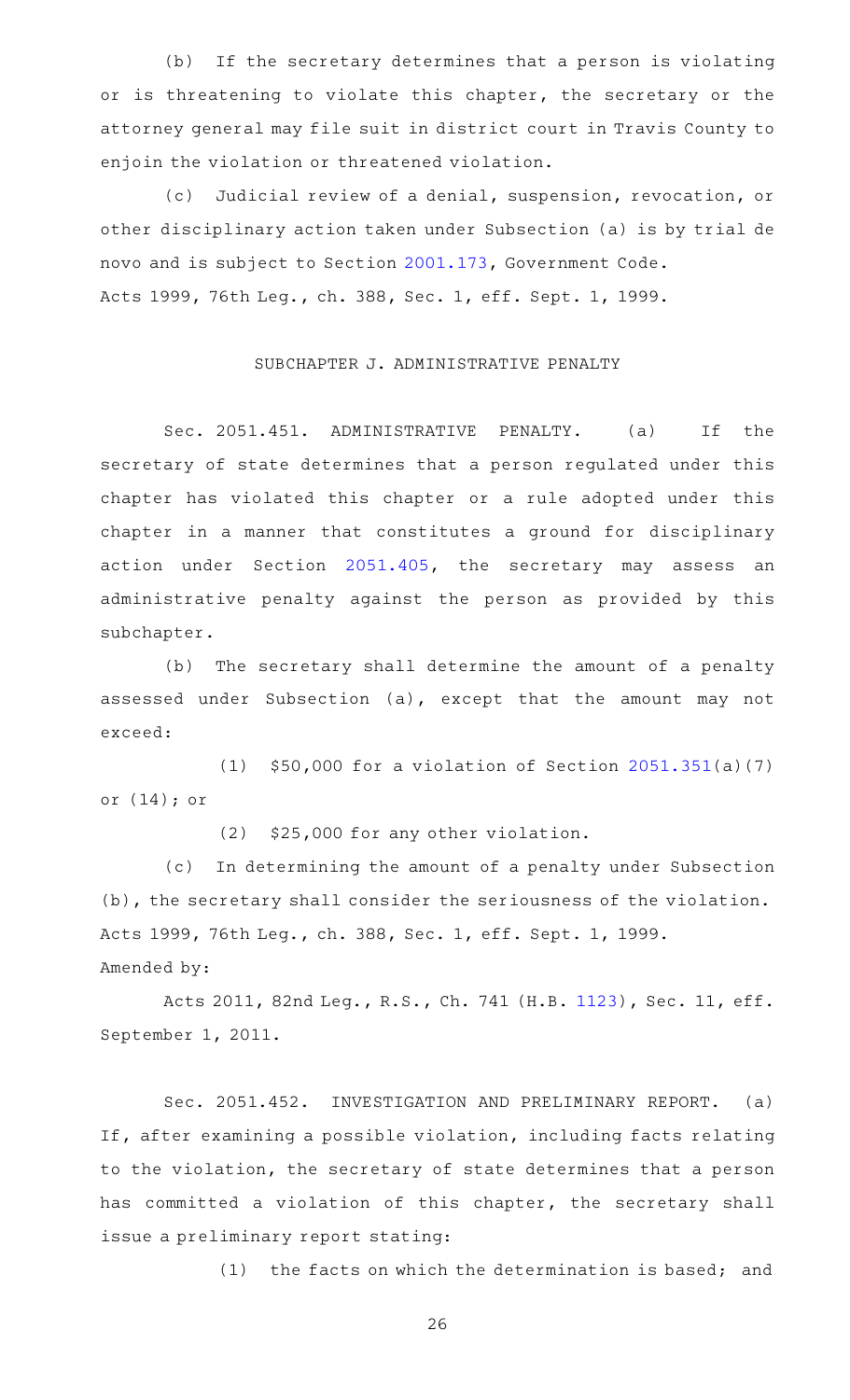(2) that an administrative penalty will be imposed, including the amount of the penalty.

(b) The secretary shall, not later than the 10th day after the date a preliminary report is issued under Subsection (a), send to the person who is the subject of the report:

 $(1)$  a copy of the report; and

(2) notice that the person may request a hearing under Section [2051.453](http://www.statutes.legis.state.tx.us/GetStatute.aspx?Code=OC&Value=2051.453).

Acts 1999, 76th Leg., ch. 388, Sec. 1, eff. Sept. 1, 1999.

Sec. 2051.453. PAYMENT OR REQUEST FOR HEARING. (a) A person who is the subject of a preliminary report issued under Section [2051.452](http://www.statutes.legis.state.tx.us/GetStatute.aspx?Code=OC&Value=2051.452) shall, not later than the 20th day after the date the report is sent:

(1) pay the administrative penalty to the secretary of state; or

(2) request in writing from the secretary a hearing relating to:

(A) the alleged violation; or

 $(B)$  the amount of the penalty.

(b) A person who fails to pay the penalty or request a hearing as required by Subsection (a) waives the right to request a hearing under this chapter.

Acts 1999, 76th Leg., ch. 388, Sec. 1, eff. Sept. 1, 1999.

Sec. 2051.454. HEARING. (a) If the secretary of state determines at a hearing conducted under Chapter [2001](http://www.statutes.legis.state.tx.us/GetStatute.aspx?Code=GV&Value=2001), Government Code, that a person has violated this chapter, the secretary shall:

 $(1)$  notify the person in writing of:

- $(A)$  the secretary's findings; and
- $(B)$  the amount of the administrative penalty;

and

(2) enter an order requiring the person to pay the penalty.

(b) A person shall, not later than the 30th day after receiving notice under Subsection (a):

(1) pay the penalty to the secretary; or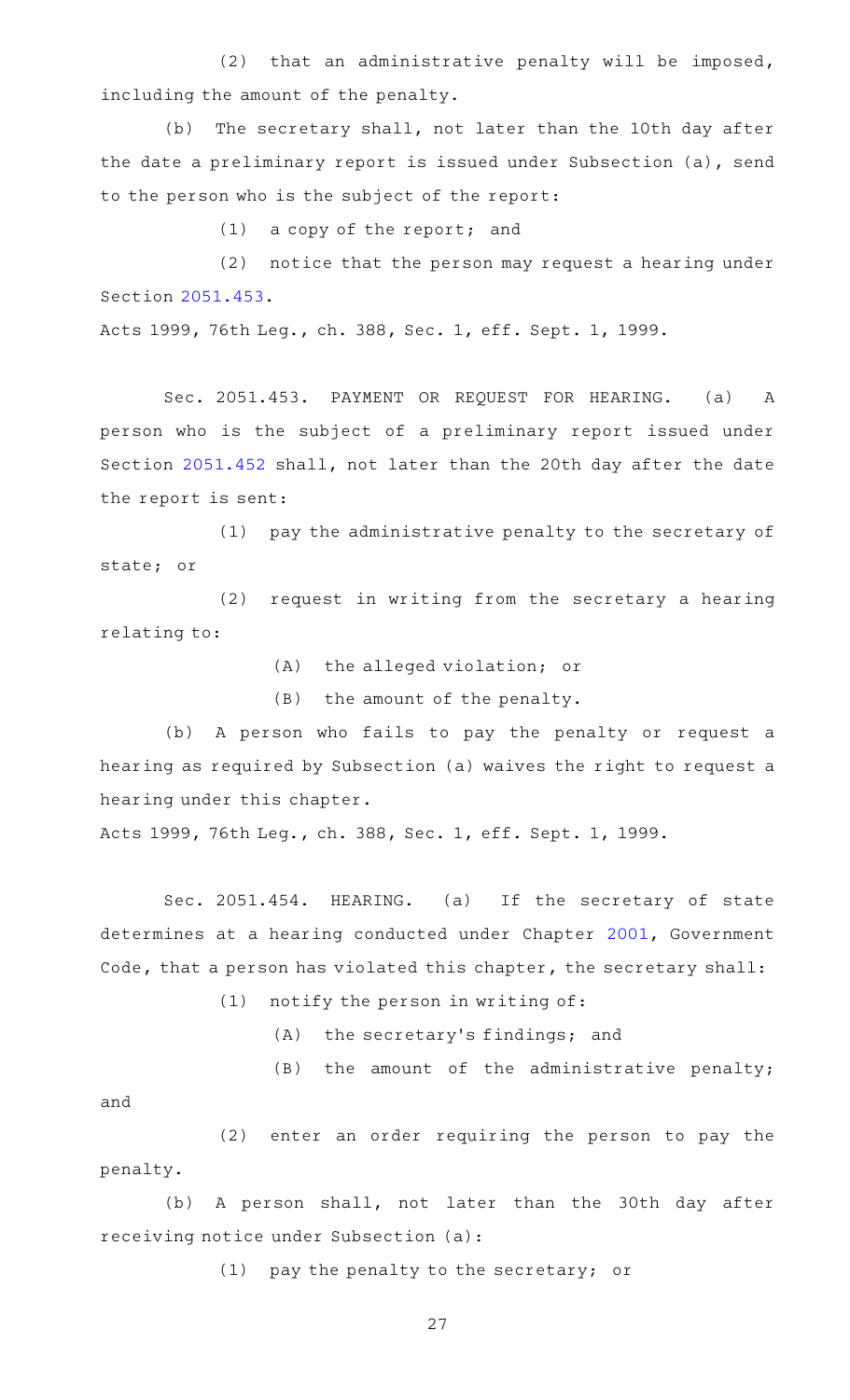(2) forward the penalty to the secretary for deposit in an escrow account and request judicial review of:

- (A) the secretary's findings; or
- (B) the amount of the penalty.

Acts 1999, 76th Leg., ch. 388, Sec. 1, eff. Sept. 1, 1999.

Sec. 2051.455. JUDICIAL REVIEW. If judicial review requested under Section [2051.454](http://www.statutes.legis.state.tx.us/GetStatute.aspx?Code=OC&Value=2051.454) reveals that a person has not violated this chapter or that the administrative penalty assessed against a person should be reduced, the secretary of state shall, not later than the 30th day after the date the judicial determination becomes final, return the appropriate amount of the penalty to the person.

Acts 1999, 76th Leg., ch. 388, Sec. 1, eff. Sept. 1, 1999.

Sec. 2051.456. RECOVERY OF ADMINISTRATIVE PENALTY. On request by the secretary of state, the attorney general may file suit against a person to recover a penalty assessed under Section [2051.451](http://www.statutes.legis.state.tx.us/GetStatute.aspx?Code=OC&Value=2051.451).

Acts 1999, 76th Leg., ch. 388, Sec. 1, eff. Sept. 1, 1999.

Sec. 2051.457. FAILURE TO PAY ADMINISTRATIVE PENALTY. (a) If an athlete agent fails to pay the administrative penalty and does not request a hearing as provided by Section [2051.453](http://www.statutes.legis.state.tx.us/GetStatute.aspx?Code=OC&Value=2051.453), the secretary of state may revoke the agent's certificate of registration, refuse to renew the agent 's certificate of registration, or refuse to issue a certificate of registration to the agent.

(b) If, after a hearing, an athlete agent fails to pay the administrative penalty as required by Section [2051.454](http://www.statutes.legis.state.tx.us/GetStatute.aspx?Code=OC&Value=2051.454), the secretary of state may revoke the agent's certificate of registration, refuse to renew the agent 's certificate of registration, or refuse to issue a certificate of registration to the agent.

Added by Acts 2011, 82nd Leg., R.S., Ch. 741 (H.B. [1123\)](http://www.legis.state.tx.us/tlodocs/82R/billtext/html/HB01123F.HTM), Sec. 12, eff. September 1, 2011.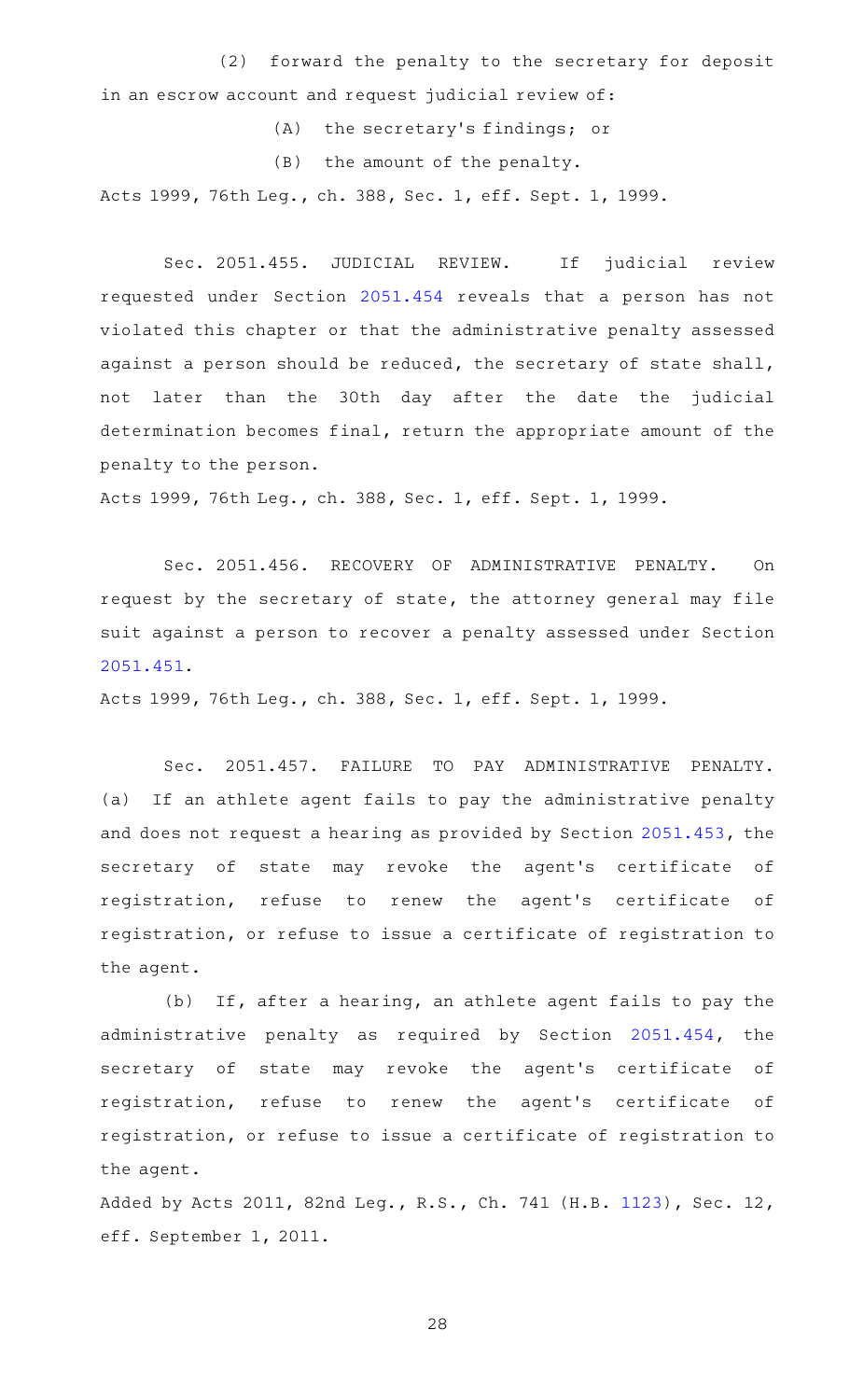Sec. 2051.501. CRIMINAL OFFENSE. (a) An athlete agent commits an offense if the agent intentionally or knowingly violates this chapter or a rule under this chapter.

(b) Except as provided by Subsection  $(c)$ , an offense under this section is a Class A misdemeanor.

(c) An offense under this section committed by an athlete agent who intentionally or knowingly violates Section  $2051.351(a)(7)$  $2051.351(a)(7)$  or  $(14)$  is a third degree felony. Acts 1999, 76th Leg., ch. 388, Sec. 1, eff. Sept. 1, 1999. Amended by:

Acts 2011, 82nd Leg., R.S., Ch. 741 (H.B. [1123\)](http://www.legis.state.tx.us/tlodocs/82R/billtext/html/HB01123F.HTM), Sec. 13, eff. September 1, 2011.

Sec. 2051.502. NOTICE OF CRIMINAL OFFENSE. The secretary of state shall send notice of an athlete agent 's conviction of an offense under Section [2051.501](http://www.statutes.legis.state.tx.us/GetStatute.aspx?Code=OC&Value=2051.501) to each national professional sports association that has certified the agent.

Added by Acts 2011, 82nd Leg., R.S., Ch. 741 (H.B. [1123\)](http://www.legis.state.tx.us/tlodocs/82R/billtext/html/HB01123F.HTM), Sec. 14, eff. September 1, 2011.

# SUBCHAPTER L. CIVIL LIABILITY

Sec. 2051.551. CIVIL SUIT. (a) An institution of higher education adversely affected by an athlete agent 's violation of this chapter may file suit against the athlete agent for damages.

(a-1) An athlete adversely affected by an athlete agent's violation of Section [2051.351](http://www.statutes.legis.state.tx.us/GetStatute.aspx?Code=OC&Value=2051.351)(a)(7) or (14) may file suit against the athlete agent for damages.

(b) A cause of action under Subsection (a) does not accrue until the educational institution discovers or by the exercise of reasonable diligence would have discovered the violation by the athlete agent.

(c) Any liability of the athlete agent under this section is several and not joint.

(d) This chapter does not restrict the rights, remedies, or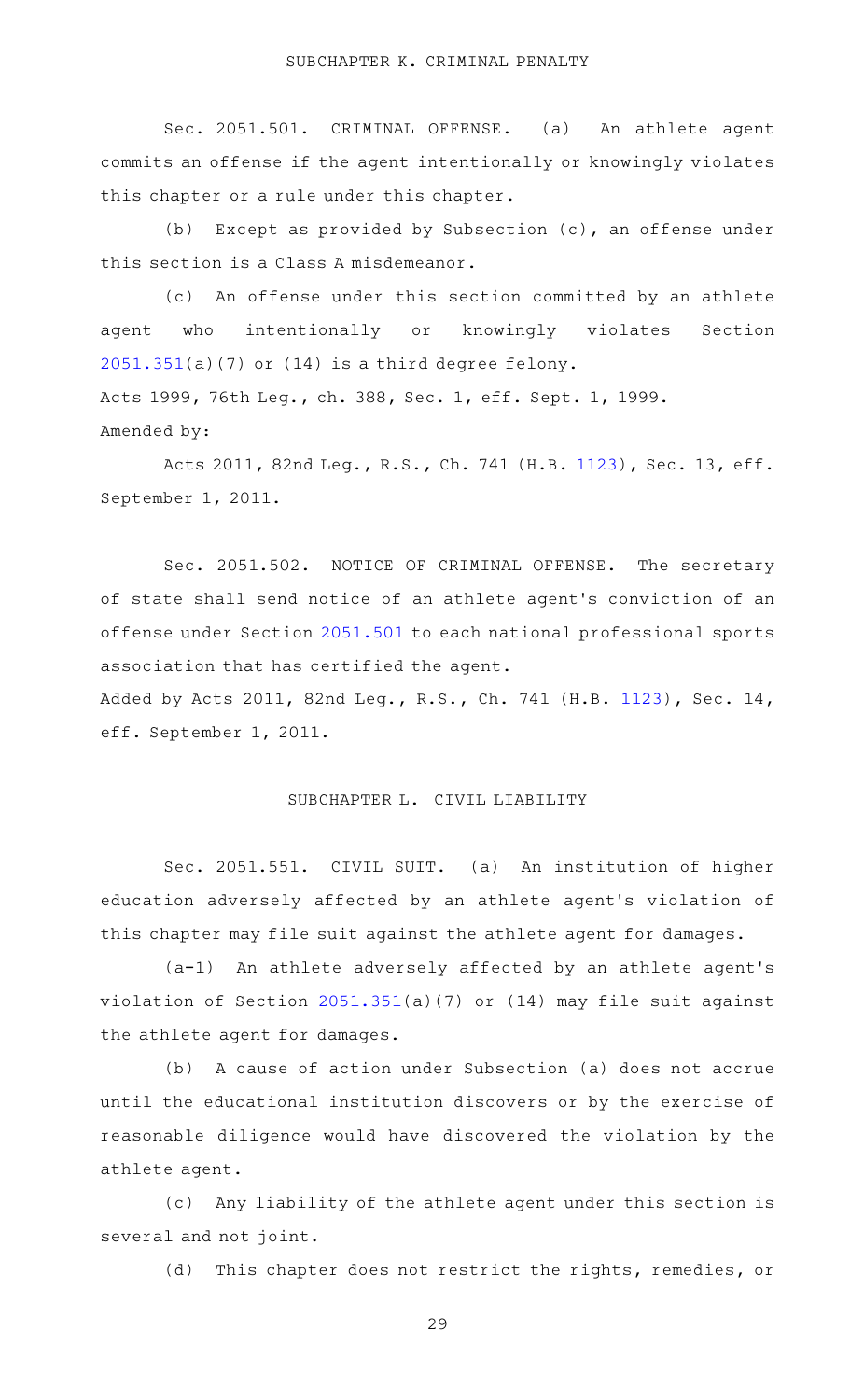defense of any person under any other law.

Acts 1999, 76th Leg., ch. 388, Sec. 1, eff. Sept. 1, 1999. Amended by Acts 2003, 78th Leg., ch. 821, Sec. 13, eff. Sept. 1, 2003. Amended by:

Acts 2011, 82nd Leg., R.S., Ch. 741 (H.B. [1123\)](http://www.legis.state.tx.us/tlodocs/82R/billtext/html/HB01123F.HTM), Sec. 16, eff. September 1, 2011.

Sec. 2051.552. ADVERSELY AFFECTED. (a) An institution of higher education is adversely affected by an athlete agent 's violation of this chapter if:

(1) the athlete agent's violation causes a national association for the promotion and regulation of intercollegiate athletics to disqualify or suspend the institution from participating in intercollegiate sports contests; and

(2) the disqualification or suspension of the institution causes the institution to:

(A) lose revenue from media coverage of sports contests;

(B) lose the right to grant athletic scholarships in the sport in which the institution is disqualified or suspended;

(C) lose the right to recruit athletes; or

(D) otherwise suffer an adverse financial impact.

(b) An athlete is adversely affected by an athlete agent's violation of Section  $2051.351(a)(7)$  $2051.351(a)(7)$  or  $(14)$  if:

(1) the athlete agent's violation causes a national association for the promotion and regulation of intercollegiate athletics to disqualify or suspend the athlete from participating in intercollegiate sports contests; and

(2) the disqualification or suspension of the athlete causes the athlete to suffer an adverse financial impact. Acts 1999, 76th Leg., ch. 388, Sec. 1, eff. Sept. 1, 1999. Amended by:

Acts 2011, 82nd Leg., R.S., Ch. 741 (H.B. [1123\)](http://www.legis.state.tx.us/tlodocs/82R/billtext/html/HB01123F.HTM), Sec. 17, eff. September 1, 2011.

Sec. 2051.553. RECOVERY. A plaintiff that prevails in a